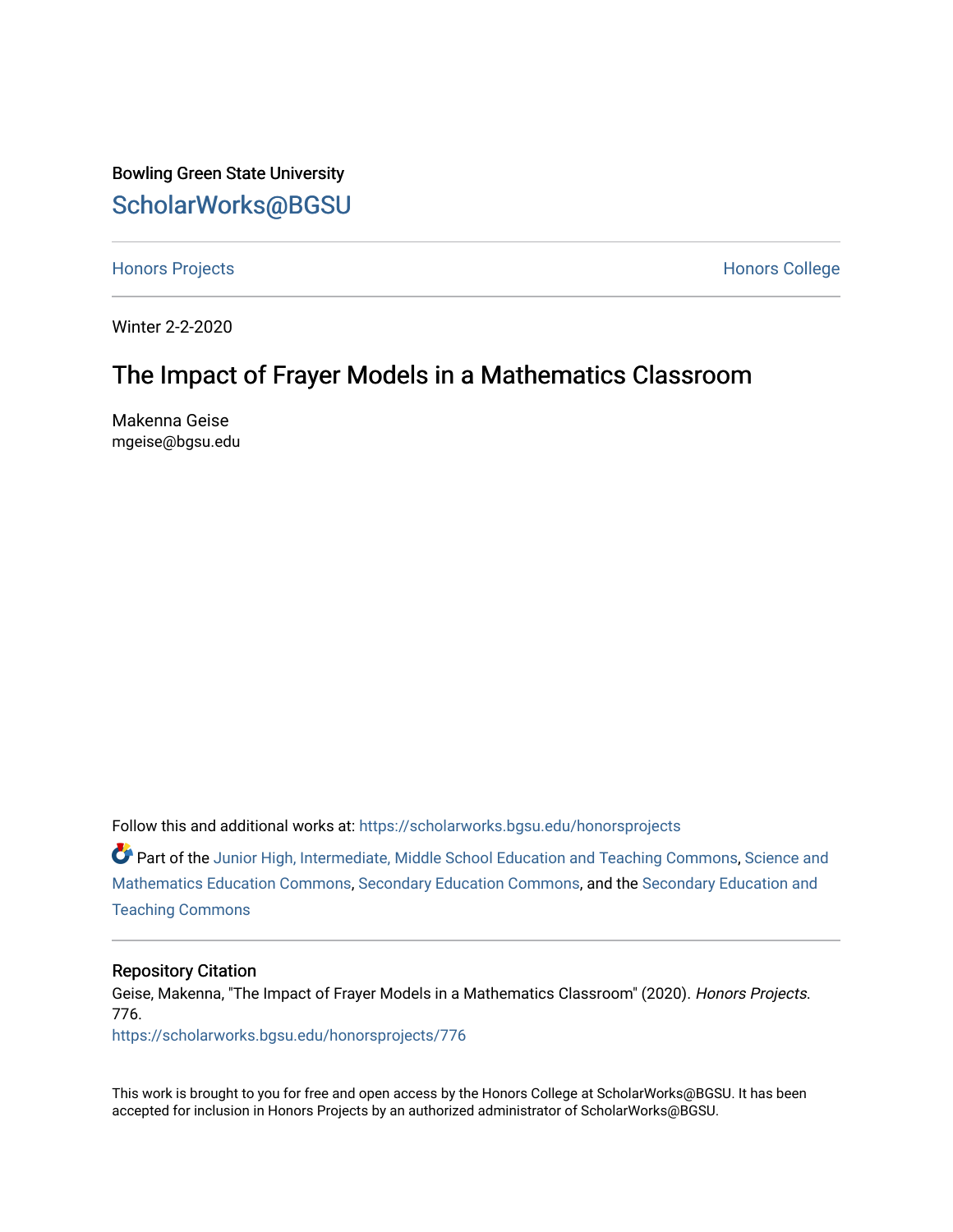The Impact of Frayer Models in a Mathematics Classroom Makenna Geise February 02, 2020 EDTL 4160 Applied Action Research in Schools Bowling Green State University

*The purpose of this action research study was to explore the impact that Frayer Models have on students' attitudes towards mathematics. I conducted a two-week unit on transformations, where students were introduced to a classroom focused on academic language, supplementing their learning with Frayer Models for homework and in-class assessments. I assessed their attitudes towards mathematics before and after the use of the Frayer Models, where I analyzed the effect that the Frayer Models had on the students and their use of academic language. It was evident that most of the students' found the focus on academic language beneficial to their learning, thus positively affecting their attitude and confidence level with mathematics as a whole. Although some students did not find an appeal for Frayer Models as much as others, the models still helped students in the learning of the terms and developing a better understanding on mathematics being a reflective process involving reasoning and sense-making.*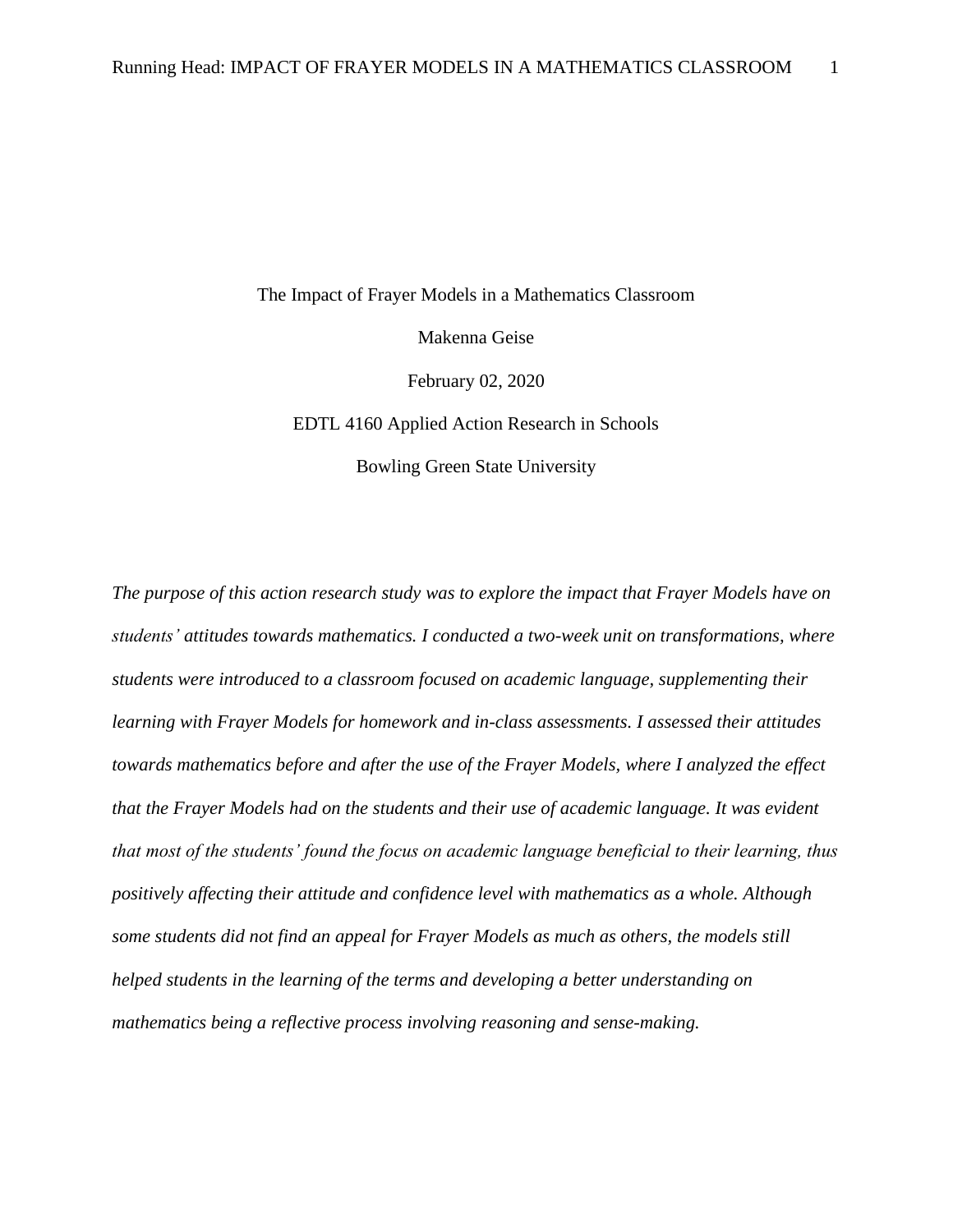### **Introduction**

Language is something that we use every day in society, yet do not think much about. The basis of human interaction and thought is centered around language itself. When it comes to learning mathematics, language becomes a large focus of our studies, as it involves an understanding for concepts and relationships (Adams, 2010). Language is a tool that can be used to further mathematical thinking and learning through the expression of new ideas and information, as there is more to mathematics than content and specific procedures. The methods and means of teaching mathematics is constantly evolving. Placing a focus on students' mathematical understanding has become one of the emphases of reform. There has been a heavier emphasis placed on student thinking and problem-solving, rather than the traditional classroom environment. Literacy instruction is just one of the many strategies that can be implemented that can make this type of classroom environment a reality for all students. Students should be able to have experiences that help them to see the power and precision of using mathematical language, which NCTM has noted as one of their expectations for student learning (Adams, 2010). With content literacy being implemented into the classroom, students are able to gain these experiences where they are able to communicate their thinking clearly and use mathematical language when expressing ideas. As content literacy allows students to interact with various disciplines, general strategies can be adapted for specific mathematical use in the classroom. One tool that is heavily utilized across content areas is the Frayer Model. The Frayer Model is a form of a graphic organizer, which assists students in understanding the various aspects of vocabulary and new concepts (Armstrong, Ming, & Helf, 2018). Students are given the opportunity to explore academic language in a precise, yet visual way, paving the way for students to become mathematical thinkers in the classroom.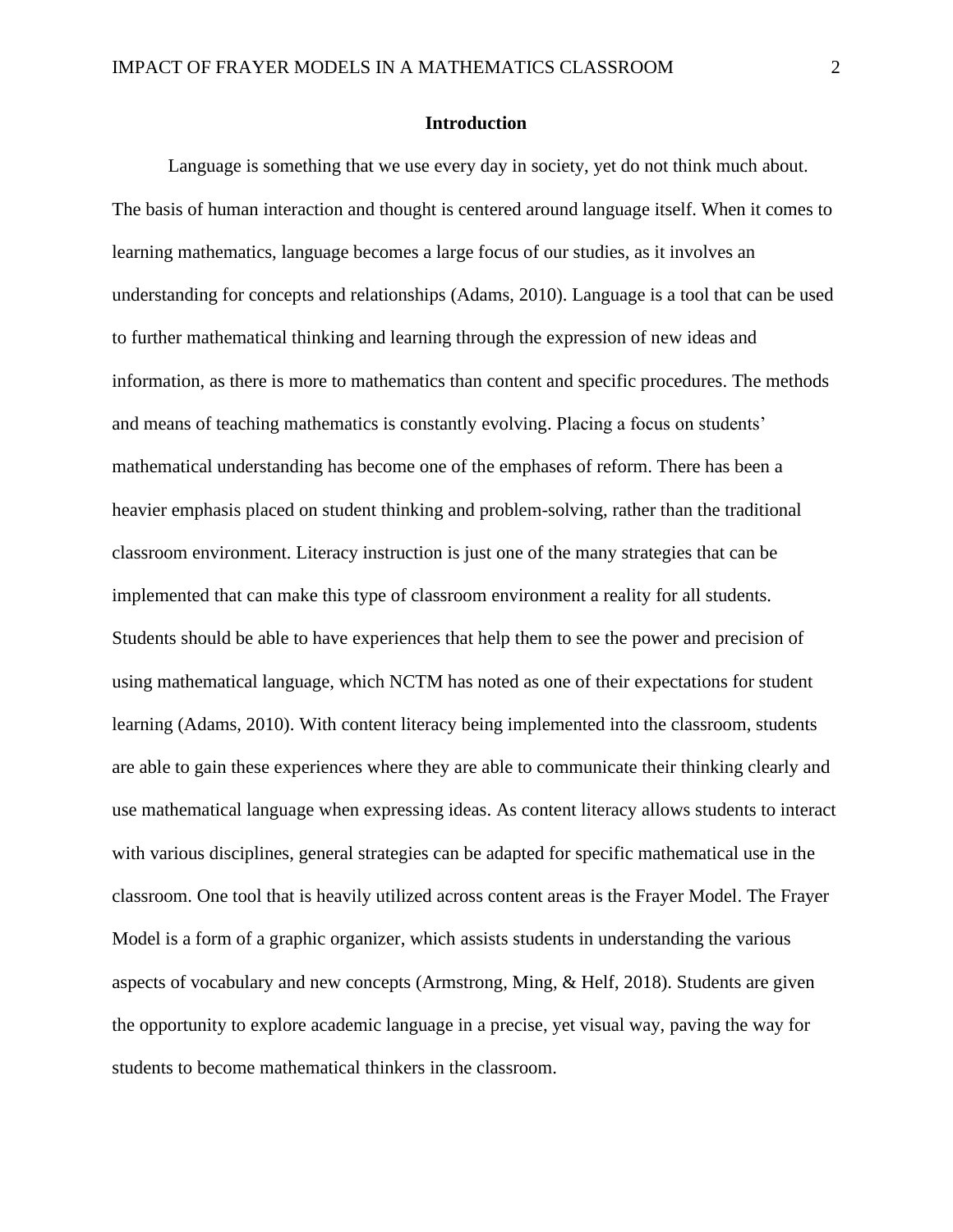Throughout my K-12 schooling there was little emphasis placed on being mathematical thinkers first in the classroom. My mathematics teachers adopted the traditional style of teaching, where our success was measured on how well we did on homework assignments, quizzes, and tests. The lecture-based classes left little room for our brains to be active thinkers in the classroom. There were many instances where we just copied notes down from the board, which often included the steps to solving a given problem. The expectation was never placed on us to use proper terminology or communicate our thoughts and ideas clearly; in fact, we never had the opportunity to explore, discuss, write ideas, or problem-solve due to the lecture-based environment. As this was the type of classroom I had always been in, I did not think anything about it. I had always had an interest in mathematics, so I enjoyed learning and knew that the thirty homework problems were just part of mathematics class. It was not until I came to BGSU that I realized the ideal mathematics classroom is far from what I had experienced. There were tasks that could be implemented that allowed formulas to be derived and connections to be made across content areas. Homework could be more than problems from a textbook and assessment looked different than just a test. Rather than being told the steps to a formula, I could figure them out myself. The preciseness of mathematical language began to be a priority in an active classroom environment. To communicate and express my ideas clearly, I needed to use the correct term in an appropriate way so that my peers could follow along with my ideas. Vocabulary was so critical; a small misconception could affect your solution strategy entirely.

Through the knowledge I had acquired through my mathematics education courses, I began to reflect on my past educational experience. If a stronger emphasis had been placed on academic language, would my classmates have expressed a more positive attitude towards mathematics? Understanding the language and meaning behind the words being used made the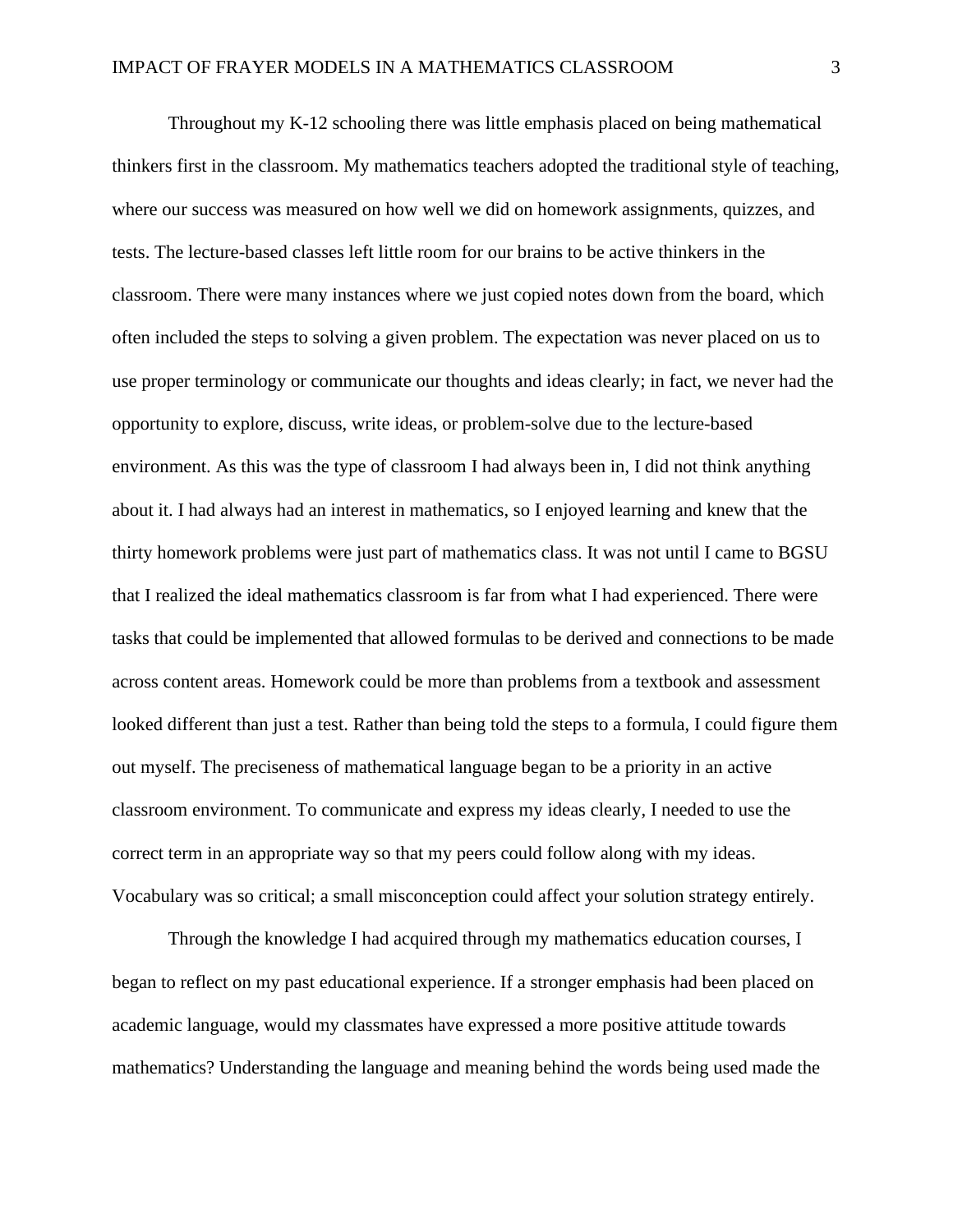mathematics being taught much easier to learn. Several of my classmates did not understand when and where they would ever use this mathematics, which could have stemmed from simply not seeing mathematics as a language itself. The methods and teaching styles that a teacher incorporates into the classroom have a direct impact on student learning. It is the responsibility of the teacher to be knowledgeable in the various strategies that can be implemented to foster an environment that uses academic language precisely. Mathematics is used every day in society, meaning that the academic language used will be carried out and used in future settings; so, conducting this research could potentially give other educators an idea of how content literacy can be incorporated in the classroom.

The findings of this study are not intended to be generalized for all mathematics classrooms. With having a small sample size of students, the diversity among students becomes a limitation. Students will be coming from various backgrounds with different experiences, all which will affect their classroom performance. The study is intended to analyze the impact Frayer Models have on student attitudes in a mathematics classroom. It is hypothesized that by incorporating content literacy into the classroom, the students will acquire a greater appreciation for mathematics, thus positively affecting their attitudes towards the subject.

#### **Literature Review**

The purpose of this action research study is to see if an emphasis on academic language has a positive impact on students' attitudes towards mathematics. Frayer Models support the use of proper academic language, as students are building and strengthening their vocabulary (Armstrong, Ming, & Helf, 2018). When students are able to understand the language and meaning behind the concepts being taught, their knowledge can be taken to the next level. It is important that teachers understand the importance of supporting the use of academic language, as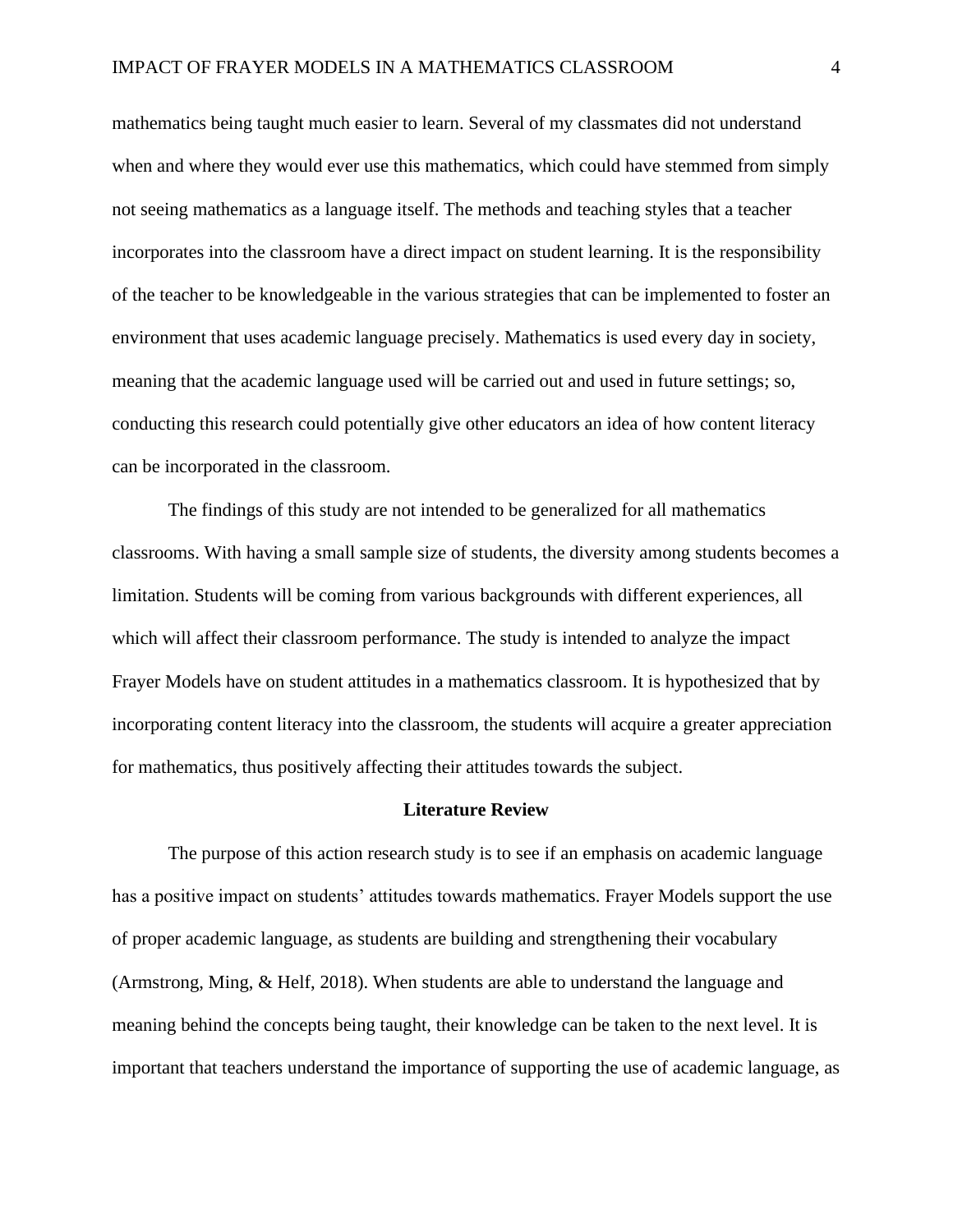well as what vocabulary-based instruction may look like in the classroom. In addition, student attitudes are affected by the teacher's actions and knowledge in the classroom. The idea that attitude is influenced by the teacher will be addressed further, as well.

### **Importance of Academic Language**

**Background information.** Language is used everywhere – from the conversations we have to the information we write down; we use language every day. When students are learning mathematics, it is like learning a new language (Bruun, Diaz, & Dykes, 2015). With every new language comes a vocabulary, complete with symbols and terminology. Vocabulary instruction is imperative to students learning of mathematics. Much of mathematics education has evolved from numerical computation to solving problems. When solving problems, students have to make sense of the question and operation itself, which requires understanding the academic language used, as well as the word structure. Without understanding the vocabulary of mathematics, students' ability to apply their math skills suffer; simply performing computations is not enough to solidify the depth of mathematical thinking needed (Bruun, Diaz, & Dykes, 2015). When students are using proper academic language, they are not just communicating to learn about the mathematics, but rather learning to communicate mathematically about their thoughts and ideas.

Vocabulary has changed its look in many classrooms throughout the years as communication has become an expectation for many educators to follow. The National Council of Teacher of Mathematics (NCTM) and the Common Core State Standards in Mathematics (CCSSM) have established goals and expectations that directly reflect the incorporation of mathematical vocabulary in the classroom (Adams, 2010). NCTM published five process standards that reflect the processes students should be engaging with in the classroom. Of these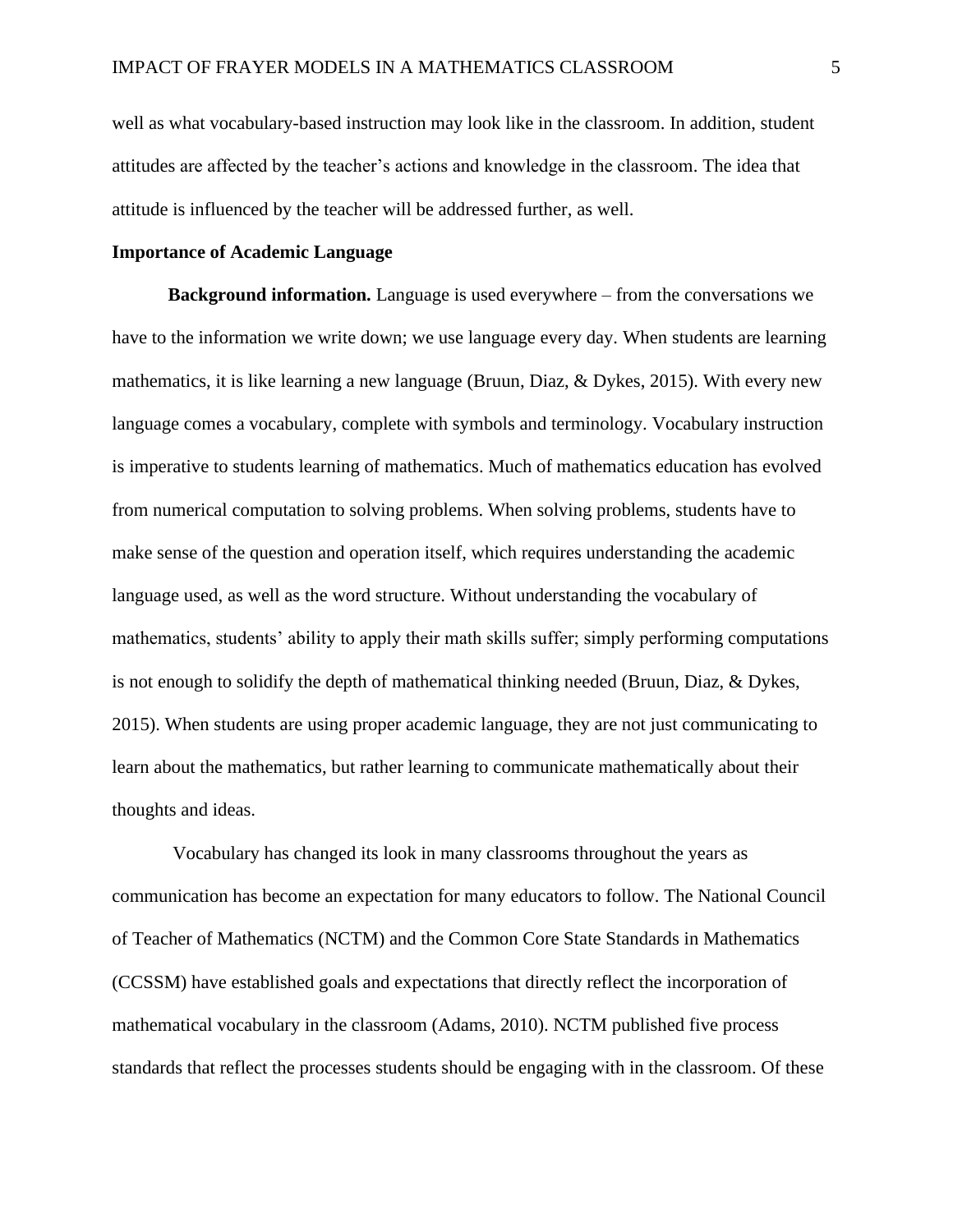five processes, communication and language were one of the components deemed as important for students (NCTM, 2000). Through the communication standard, students are expected to be using mathematical language precisely when communicating and expressing ideas. These process standards were the basis for the development of eight Standards for Mathematical Practice that address behaviors and expectations that all educators should "seek to develop in their students" (CCSSM, 2010). In particular, SMP #6, attend to precision, is related to this idea of effective communication and reasoning in the classroom. The standard has a strong emphasis on language meaning and precision, which has a strong connection with the communication process (CCSSM, 2010). The process standards are connected to the SMP's as they are highlighting the same skills, just in different ways (Brahier, 2016). With the implementation of these foundational works and standards, the emphasis on language development has become a prominent focus for teachers and students.

Teaching vocabulary is something that is done across content areas and disciplines. However, despite there being various strategies available to help teach vocabulary, many are still using word lists where students look up the definitions themselves. Students need to be able to make connections to something they already know in order for the information to be stored in their permanent memory, which is why these word lists have been shown through research to be ineffective (Collier, 2007). Connections are important; if students are simply writing down a new definition or term without supplemental information, it does not make any sense to them. To the students, it is just another word to memorize. Integration is an important part of classroom instruction for this reason; students need to relate what is being taught with something they already know or are familiar with. For students to be mathematically proficient, there needs to be a continuous integration of critical skills, like concepts, procedures, and problem solving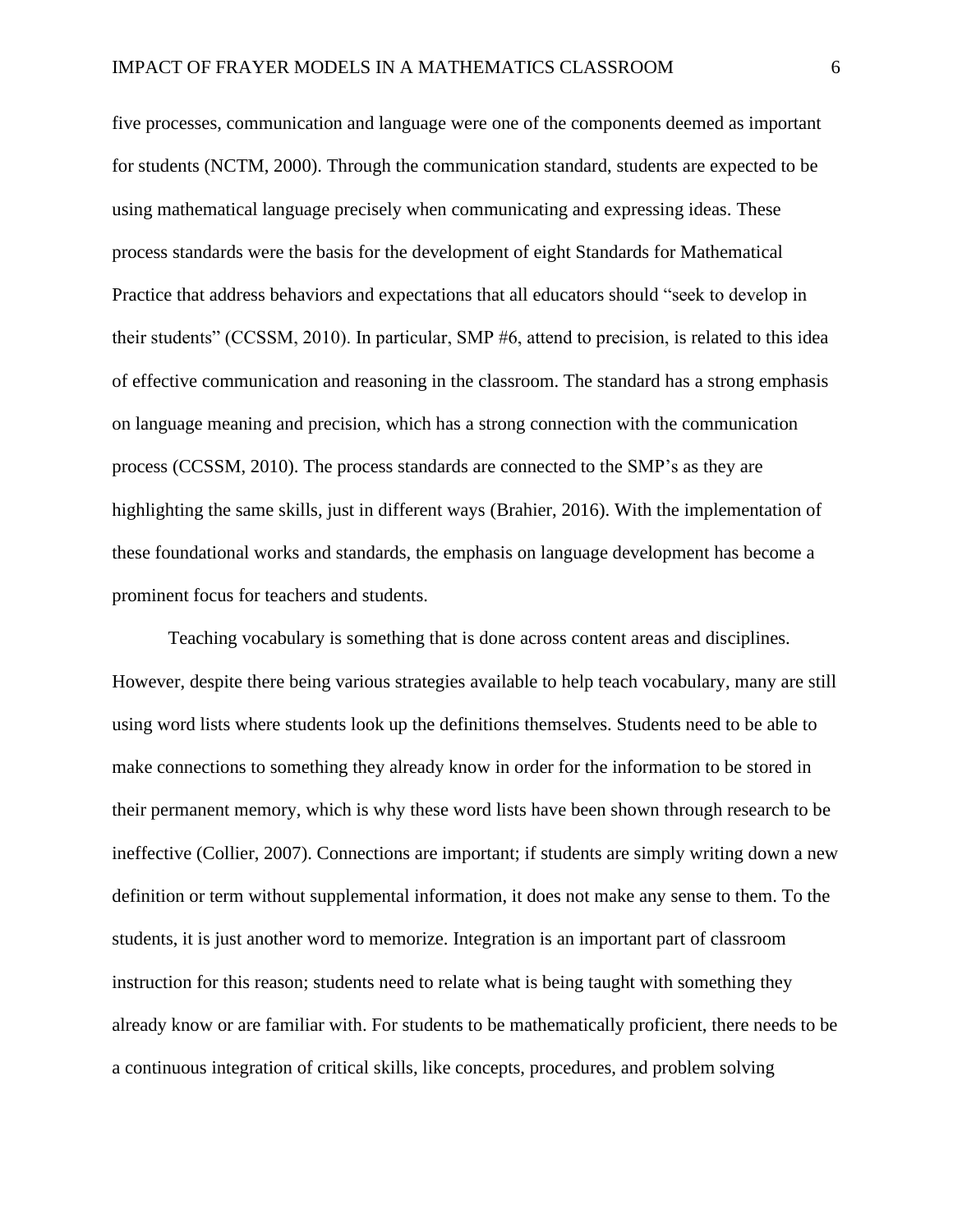(Riccomini, Smith, Hughes, Fries, 2015). The use of proper academic language has a direct connection. Communication and reasoning are built in with these critical skills that students are to be utilizing in the mathematics classroom.

**Complexity of the language of mathematics.** Students should be given the opportunities to be engaged with vocabulary terms throughout the classroom due to the complexity of the language of mathematics. Even though the language can be difficult to become acquainted with, mathematical reasoning needs to be communicated to establish higher order thinking in students (Riccomini, Smith, Hughes, Fries, 2015). With reasoning becoming more apparent in the classroom, language has also developed. However, mathematical language is not limited to reading, writing, and communication, but also "requires building meaning with symbols, contexts, graphs, diagrams, and other models as well as the ability to connect and translate" (Thompson & Rubenstein, 2014, p. 105). It is evident where the complexity of the language has its roots, but these difficulties only combine to create a valuable learning experience for students.

Even though there are many components to mathematical vocabulary, words hold an important role. Words are used inside and outside the classroom, which is why teachers should consider all students to be math language learners. The challenge that the language of mathematics brings about is often found in the English language, as many of the words that are known to a student already hold a different meaning in the mathematics classroom (Dunston & Tyminski, 2013). Although there are words that are more specific to the field of mathematics like integer or polynomial, there are many word combinations that portray different meanings. For example, table, leg, and side are words that are already probably present in a student's vocabulary, but the mathematical concepts they are about to learn do not hold the same meaning (Dunston & Tyminski, 2013). Without clarification, this simple misconception of terminology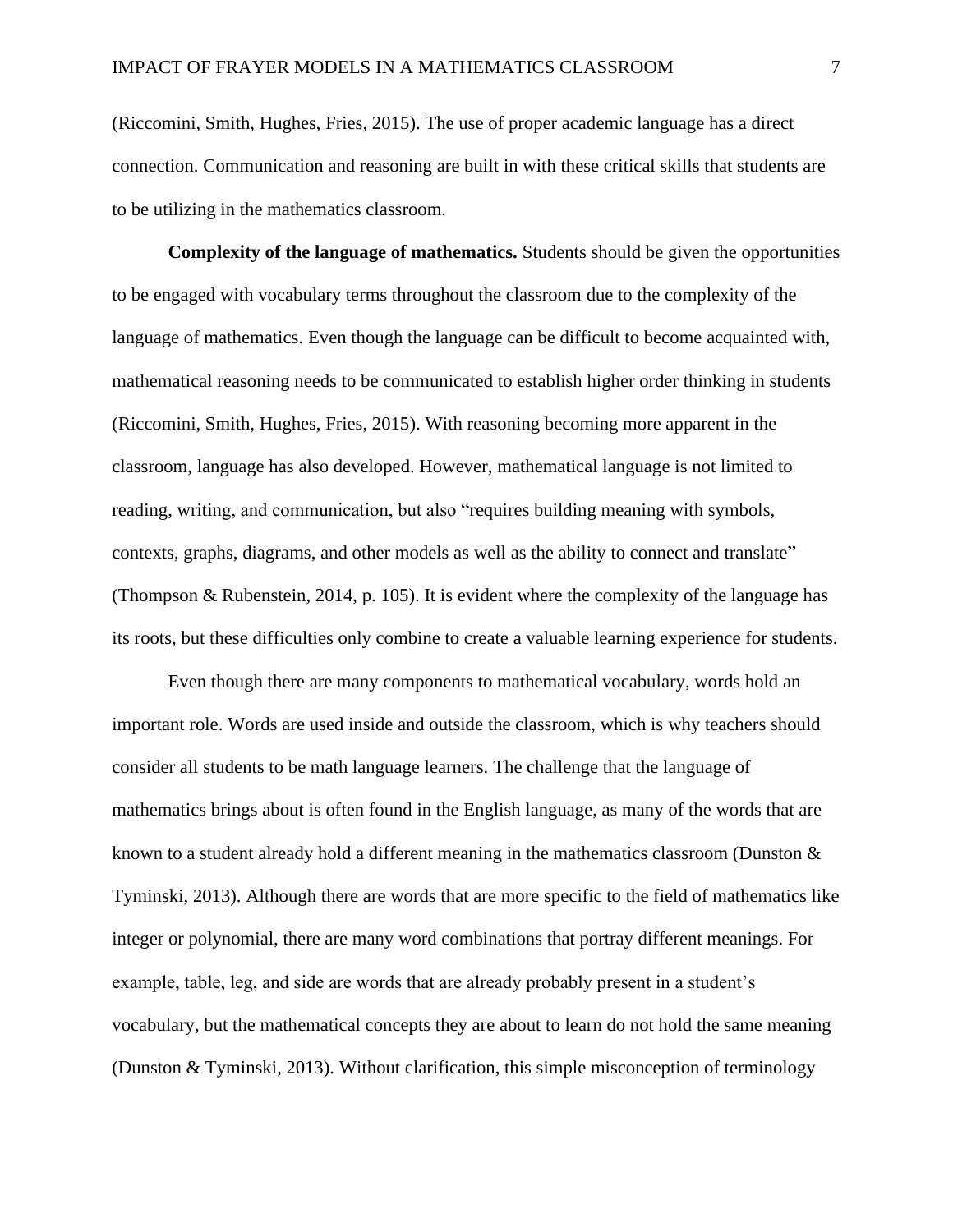can greatly affect a student's understanding and attitude in the mathematics classroom. In addition to these words having shared meanings in the English language and within mathematics, it is often common to find shared words across other disciplines. The words divide, density, solution, and radical are just some of the terms that are frequently used in a science classroom (Thompson & Rubenstein, 2000). Of course, these words have different technical meanings, as well. These pitfalls explain how some students view the mathematics classroom as another country, where they are using a foreign language that they know nothing about (Thompson  $\&$ Rubenstein, 2000). As the educator, these concepts and phrases are far from unfamiliar, so it is easy to forget that it is not so simple to students. However, this is why it is important that the teacher addresses various strategies and standards in the classroom so using academic language in the classroom becomes comfortable to use.

### **Approaches to Teaching Academic Language**

**The Frayer Model.** Despite the difficulty and complexity that comes about when learning language, there are several strategies that can be consistently implemented into the classroom that can help to resolve and prevent any issues for students. Many of these approaches have a visual aspect to them, which gives students the opportunity to see the meaning of words in a way that they can make connections and determine relationships. One strategy that is commonly used among educators is the Frayer Model. A type of graphic organizer, the Frayer Model encourages inquiry in the classroom among students, as they identify characteristics, examples and nonexamples, as well as providing a definition in their own way that makes sense to them (Dunston & Tyminski, 2013). However, the Frayer Model can be adapted to include drawing a visual picture, rather than including characteristics depending on the type of students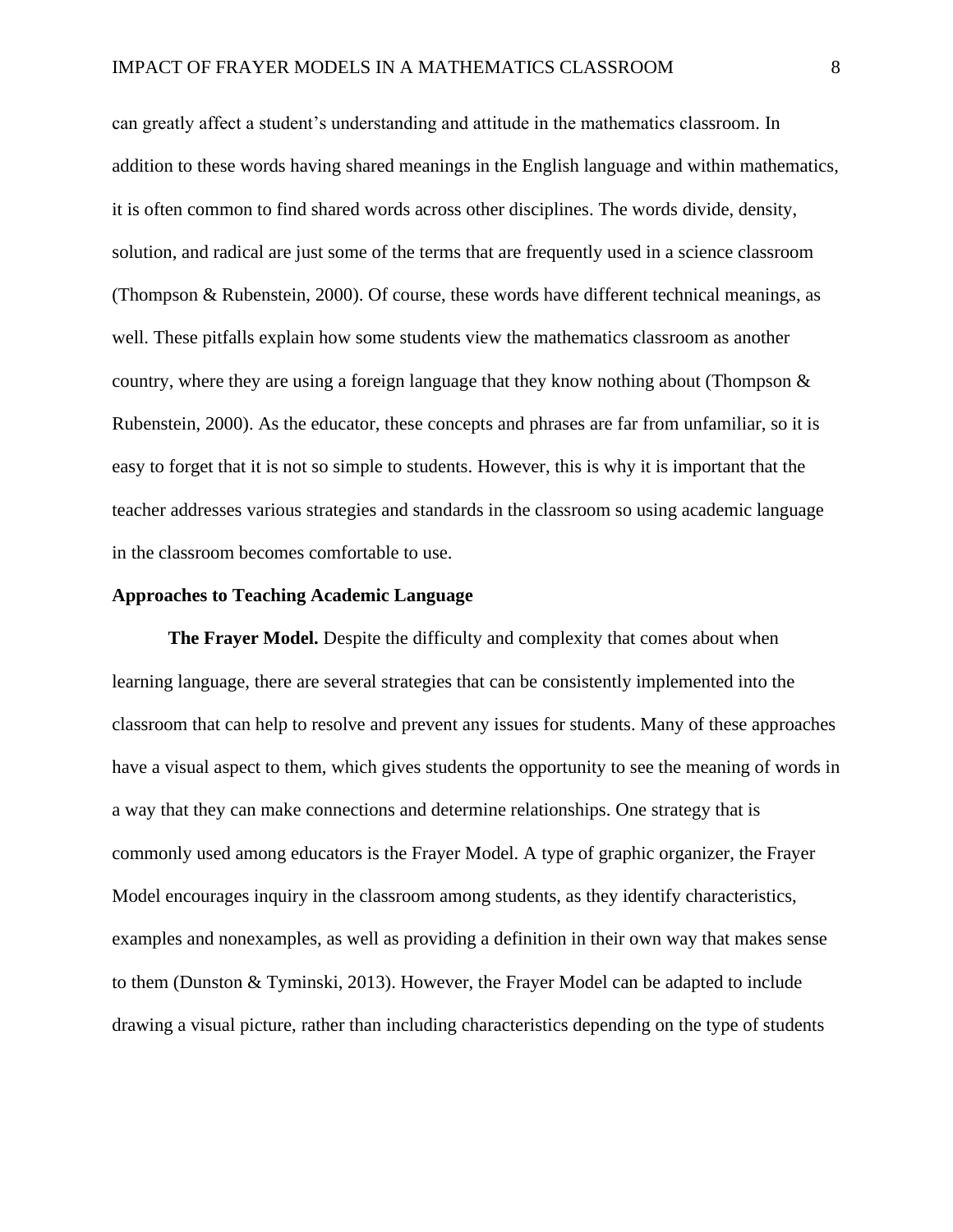in the classroom. The Frayer Model can be used in a variety of ways in the classroom, such as a form of assessment, a homework assignment, or even just for use for studying.

Through a study conducted with the Literacy Instruction in Math and Science for Secondary Teachers (LIMSST), several teachers from these content areas worked for a week in the summer on developing their literacy strategy use and knowledge for preparation for the upcoming school year (Adams, 2010). The focus was to make teachers more aware of the benefits of teaching content literacy, learning how students use and depend on language in the classroom. Throughout the school year, these teachers practiced and incorporated literacy strategies into their classrooms. The Frayer Model was a favorite among teachers, as students are given the opportunity to explain their understanding (Adams, 2010). In another study presented by Bruun, Diaz, and Dykes (2015), it was found that students who used the Frayer Model were much more confident with using and understanding vocabulary. On the vocabulary pre-test taken before the study, students appeared flustered and frustrated, unsure about many of the meanings and definitions of the terms presented (Bruun, Diaz, & Dykes, 2015). However, on the post-test, students exhibited confidence and ease, showing a new conceptual understanding for the mathematics they were presented with. Despite differences among the studies, through the use of the Frayer Model diagram, students were engaging in inquiry learning, as well as showing more confidence in the subject of mathematics itself.

#### **Attitudes**

Student's exhibit different interests, beliefs, and backgrounds, which all have a factor on their behavior and attitude towards certain subjects in school. There are many factors that can account for student's attitude towards academics. To truly understand the differences among student performance, a variety of factors, including attitude, must be considered (Mata,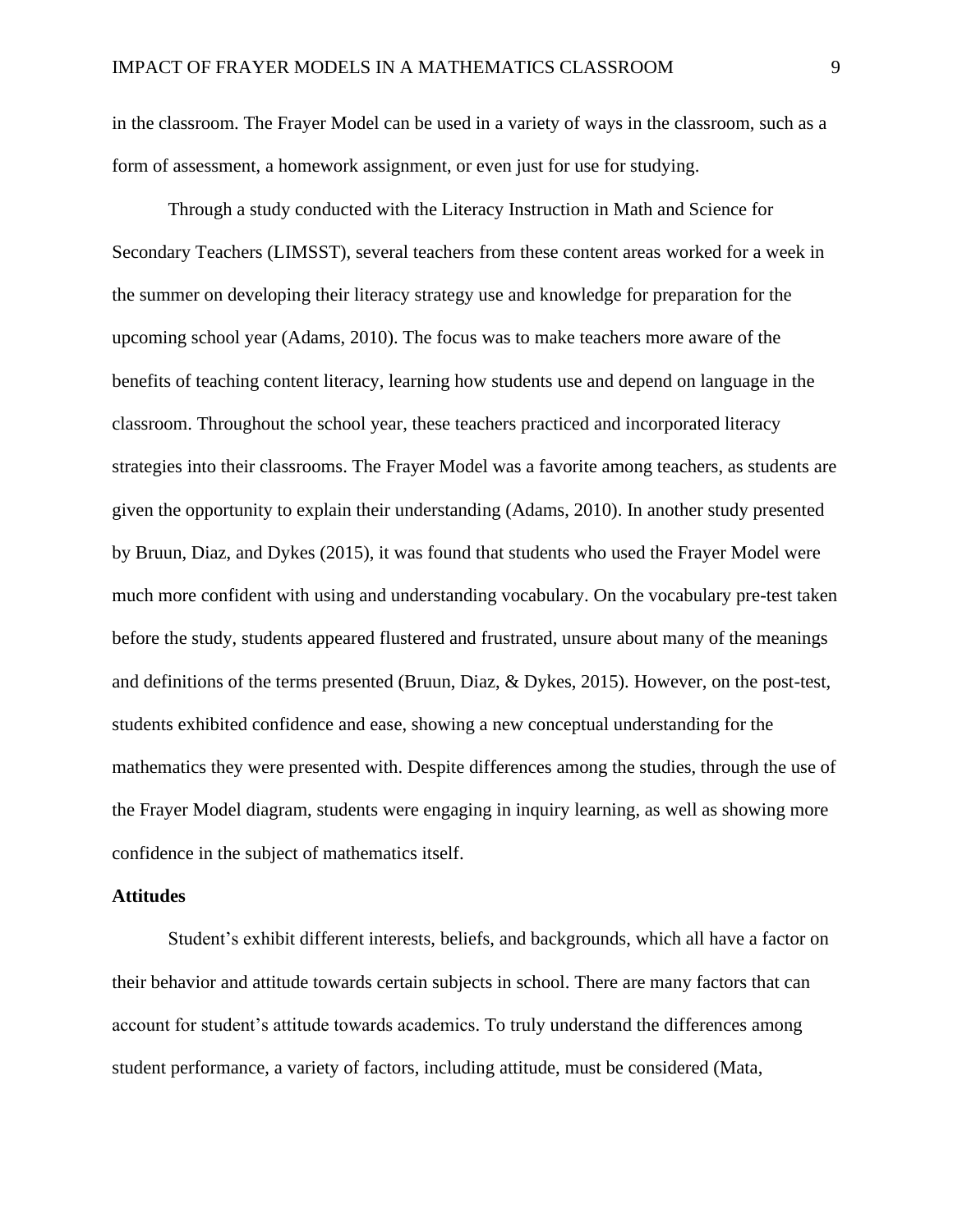Monteiro, & Peixoto, 2012). An attitude can be negative or positive, both of which affect student performance in the classroom. Students that portray a negative attitude towards a subject, such as mathematics, their behavior and achievement will be affected negatively, as well. When one carries a positive attitude, their confidence is increased with a willingness to learn (Lourdes, Monteiro, & Peixoto, 2012). Negative attitudes in the mathematics classroom can be a result of many reasons, such as repeated poor grades or continued difficulty when trying to complete assignments. Their negative attitude could have been developed due to a specific teaching strategy or environment, as well. As the teacher in the classroom, it is important to be aware of effective practices that promote a positive learning environment for students to be successful. It is crucial that students see and use mathematics in a positive way, as communicating mathematically and being thinkers inside and outside the classroom is a growing trait.

Teacher's play a prominent role in the success of students in the classroom. The teaching strategies and approaches adopted by the teacher can have a variety of looks depending on the views of the teacher. When students are able to communicate and understand mathematics in a positive learning environment, students hold more confidence in themselves. With supportive, motivational, and encouraging teachers, a positive attitude is revealed with students (Lourdes, Monteiro, & Peixoto, 2012). Language is a growing component in education that is reflected by student attitude in the classroom. As discussed earlier, the practices and strategies that teachers adopt all have an effect on student attitude. With a positive attitude, students are more confident in their abilities to share ideas and participate as mathematical thinkers, not just as a student performing computations.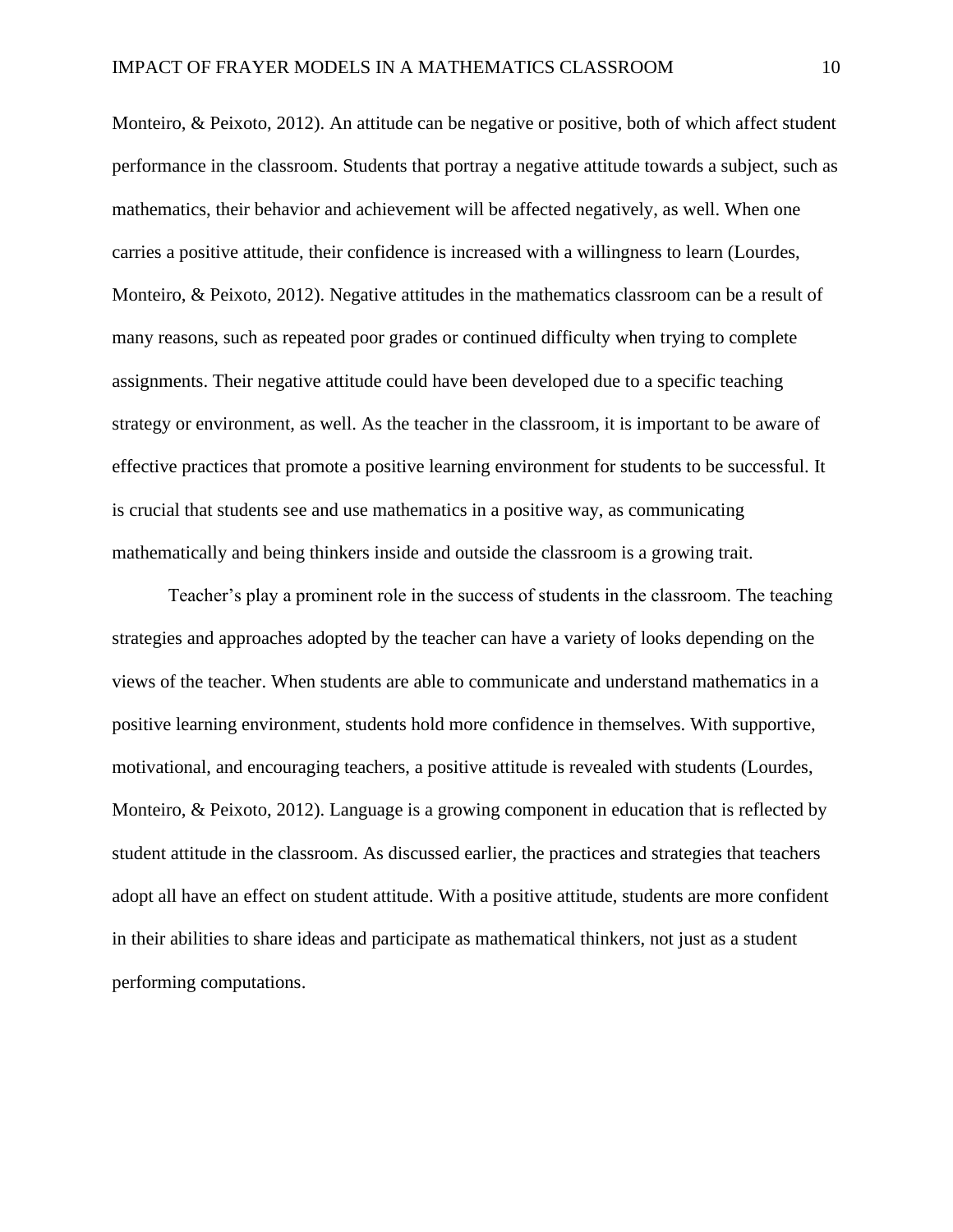### **Methodology**

### **Participants**

The participants of this study were students in one eighth-grade advanced pre-algebra classroom in a suburban school setting. There were 15 students that took part in the designed study. All students were provided the same experience inside the classroom.

#### **Procedure**

**Data Collection.** In preparation of the study, all of the student participants completed a survey before the Frayer Models (Appendix A) were introduced in the classrooms. Students rated a series of questions regarding their feelings and attitudes towards mathematics, as well as their experience, knowledge, and confidence level with using academic language. To solidify the anonymity of the research, I used a uniquely generated student code to keep their identity confidential. Quantitative measures were taken through the survey, as students rated these questions on a Likert scale from 1-5, with 1 ranking for 'Strongly Disagree,' with 3 being 'No Strong Opinion,' and with 5 being 'Strongly Agree.' Qualitative data was also gathered from observing student work on assignments and tests, as well as through the written prompts and questions asked on the surveys themselves. The open-ended questions pertained to student attitudes about mathematics, as well as their experience with using academic language in the classroom.

I selected a Frayer Model (Appendix B) that seemed to best fit the students in my classroom for the given two-week unit, which was focused on transformations. The Frayer Model followed the basic organization of the four-rectangles with space for students to record their thoughts, drawings, and examples. The four rectangles included: definition, facts/characteristics, example, and non-example. These were incorporated into the classroom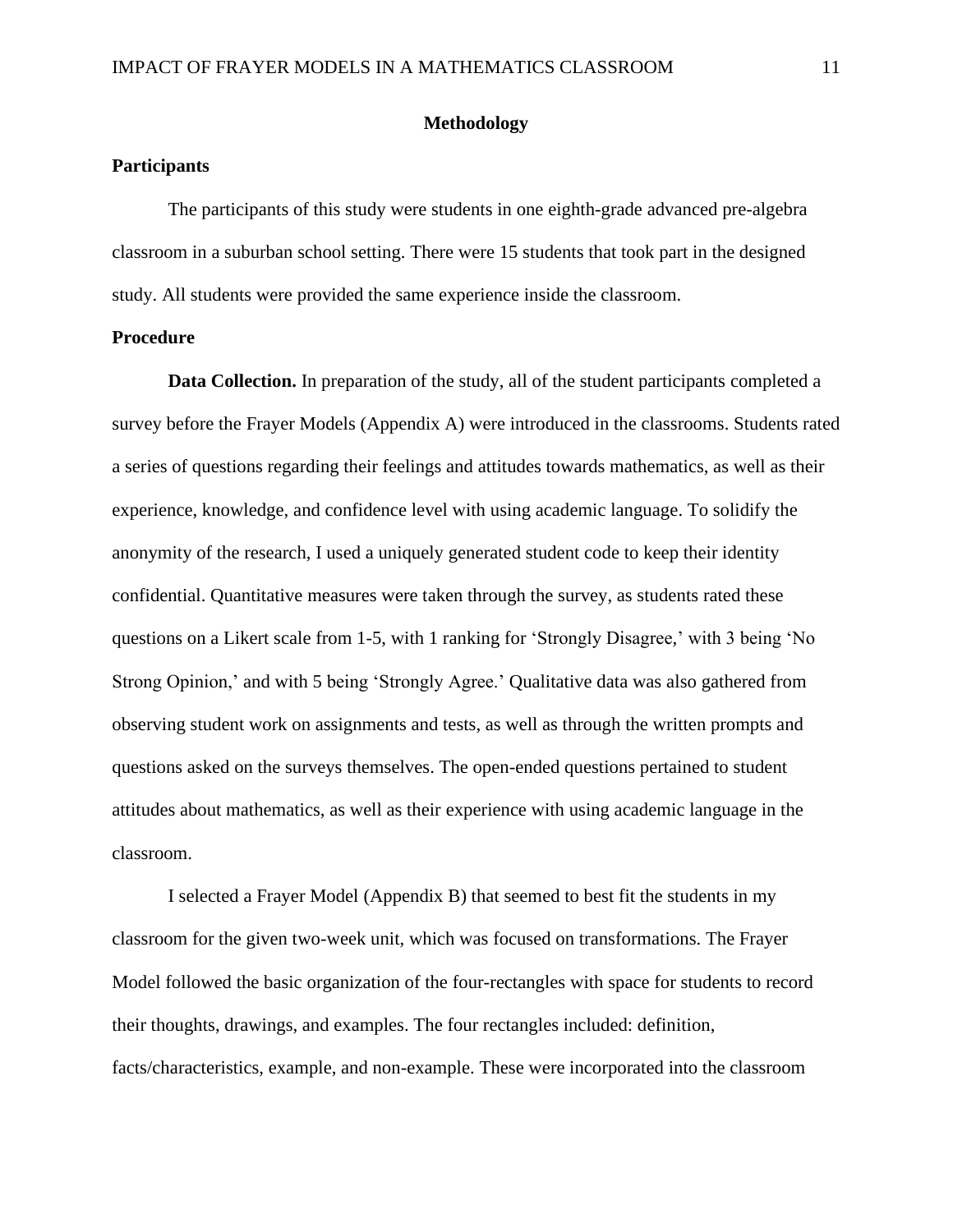during the various lessons in the unit for students to complete in class, for homework assignments, and for assessment at the end of a lesson. Students completed Frayer Models for the following key terms in the transformation's unit: rotation, reflection, translation, dilation, similarity, congruence, and scale factor. Students typically completed the graphic organizers individually; however, peer and class discussion were used as needed to discuss student thoughts and ideas. When explaining the purpose and the goal of the Frayer Model, I encouraged the creativity and individuality of students to be expressed as I noted this was for their benefit while studying transformations. As each student in the classroom learns and expresses themselves differently, I made clear to students that this Frayer Model was to be created in a way that best represented their learning. By presenting the purpose of the organizers this way, students were engaged in a learning experience that related to their individual needs, but also extending their mathematical knowledge of the terminology.

To support student use of these academic language terms in the classroom, several language supports were incorporated throughout the lessons to give students the opportunity to use these words fluently and conceptually understand their meaning. Strategies such as thinkpair-share, notice and wonder, and what does not belong were used as academic language supports to get students communicating and thinking mathematically in the classroom. These strategies supplemented the use of the Frayer Model to build continuous connections and experience with the terminology, promoting communication, reasoning, and sense-making amongst students. Students often used what was presented and discussed in these strategies to complete their Frayer Model graphics. Two examples of student responses in this research study are shown below (see Figure 1 and Figure 2), representing students using an example with Ms. Pac Man when exploring rotations.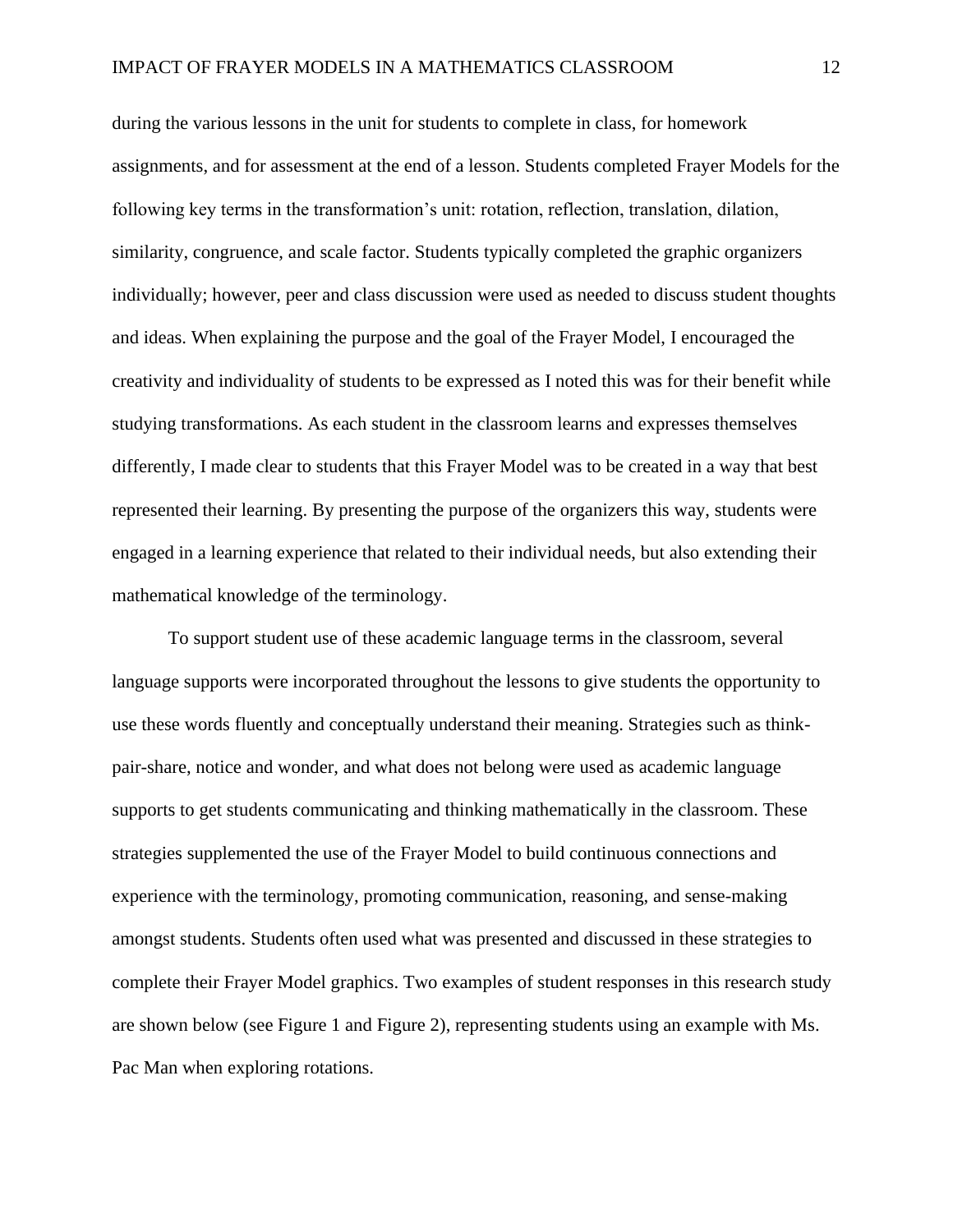

*Figure 1*. Student using Ms. Pac Man to depict an example of a rotation.



*Figure 2.* Student using Ms. Pac Man for both an example, and a non-example, with rotations.

The students worked through the transformation's unit, completing all 7 of the given key terms in the unit. Students were asked open-ended questions through class time to extend their knowledge and understanding of transformations. Some examples of questions I presented to students included: "What connections can you make to help you understand this term?" and "How could you represent your thinking in more than one way?" The intent of asking these questions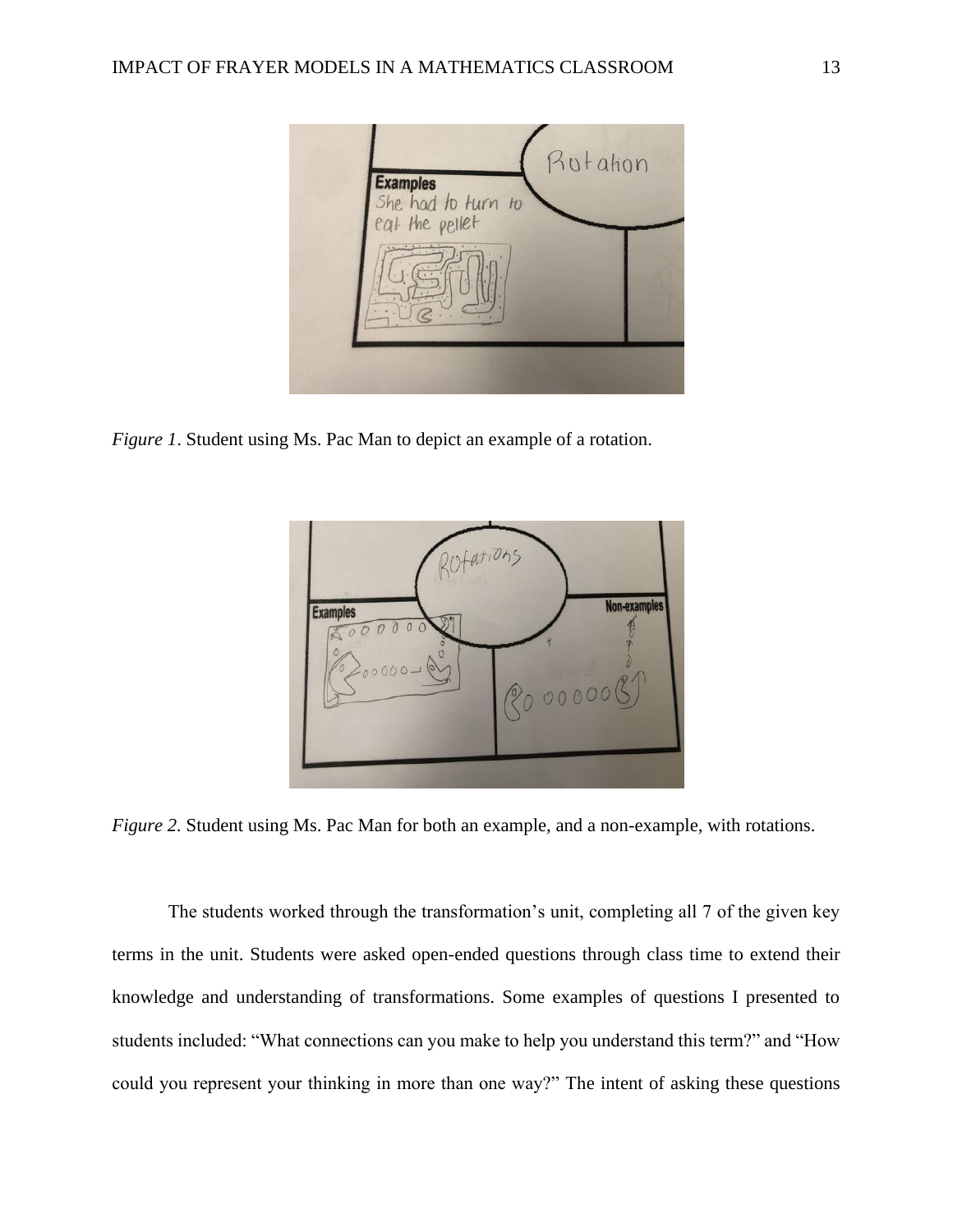were to support student understanding in the classroom while creating relationships amongst the content. Student reaction and responses to these questions were carefully noted in how they completed their Frayer Model. All the Frayer Models for each student were collected. I analyzed and provided feedback to students to reflect and use with their learning. The feedback given was specific to each student, where I focused on the mathematical content and accuracy of their statements, not on how they chose to represent their learning, as the intention of the Frayer Model was to give students the opportunity to express themselves in their own way while learning the academic language of the unit. Two student responses in this research study with feedback provided are shown below (see Figures 3 and 4), with each representing a different student approach to completing the Frayer Model for the term dilation.



*Figure 3*. Student example of their Frayer Model for 'dilation' with given feedback provided.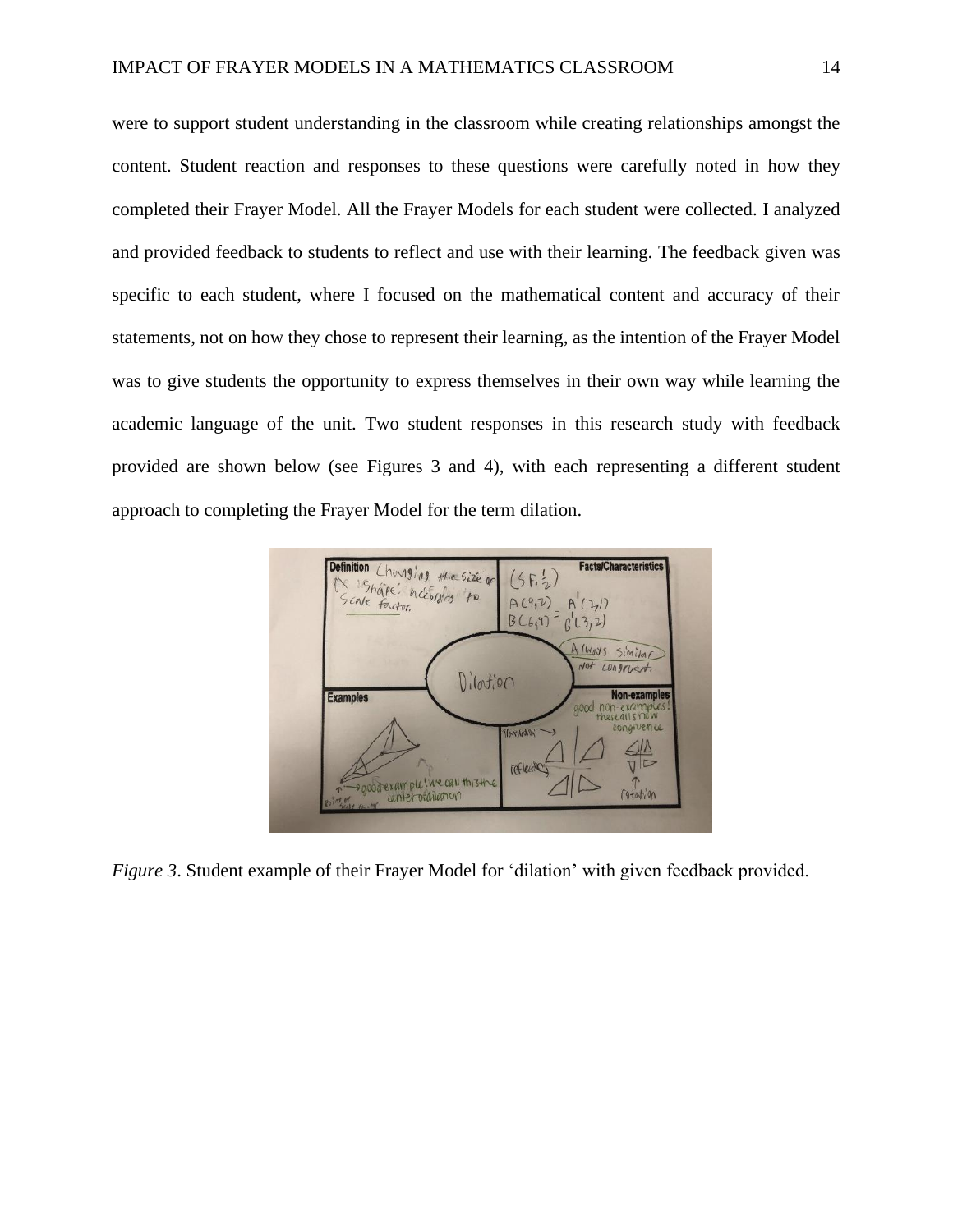

*Figure 4*. Student example of a Frayer Model for 'dilation' completed using a different approach with given feedback provided to the student.

At the conclusion of the research study, student participants were asked to take part in a post-survey (Appendix C) to assess the impact the content literacy had on student attitudes toward mathematics. Students ranked several statements on a Likert scale from  $1 - 5$ , with 1 being 'Strongly Disagree,' 3 representing 'No Strong Opinion,' and 5 being 'Strongly Agree.' The questions on the pre-survey (Appendix A) aligned with the questions on the post-survey, with six of the questions on the pre-survey being the same on the post-survey. The other two questions related directly to one another. For example, question 5 on the pre-survey stated, "I understand the mathematical language and vocabulary used in class,' whereas question 5 on the post-survey stated, "I understood the mathematical language and vocabulary used in class better when there was a focus on using formal language." The questions were posed purposefully to gain an overall picture of their experience in the classroom with academic language. Qualitative measures were also taken on the post-survey, where students answered six open-ended short response questions pertaining to their attitude and confidence with mathematics in relation to the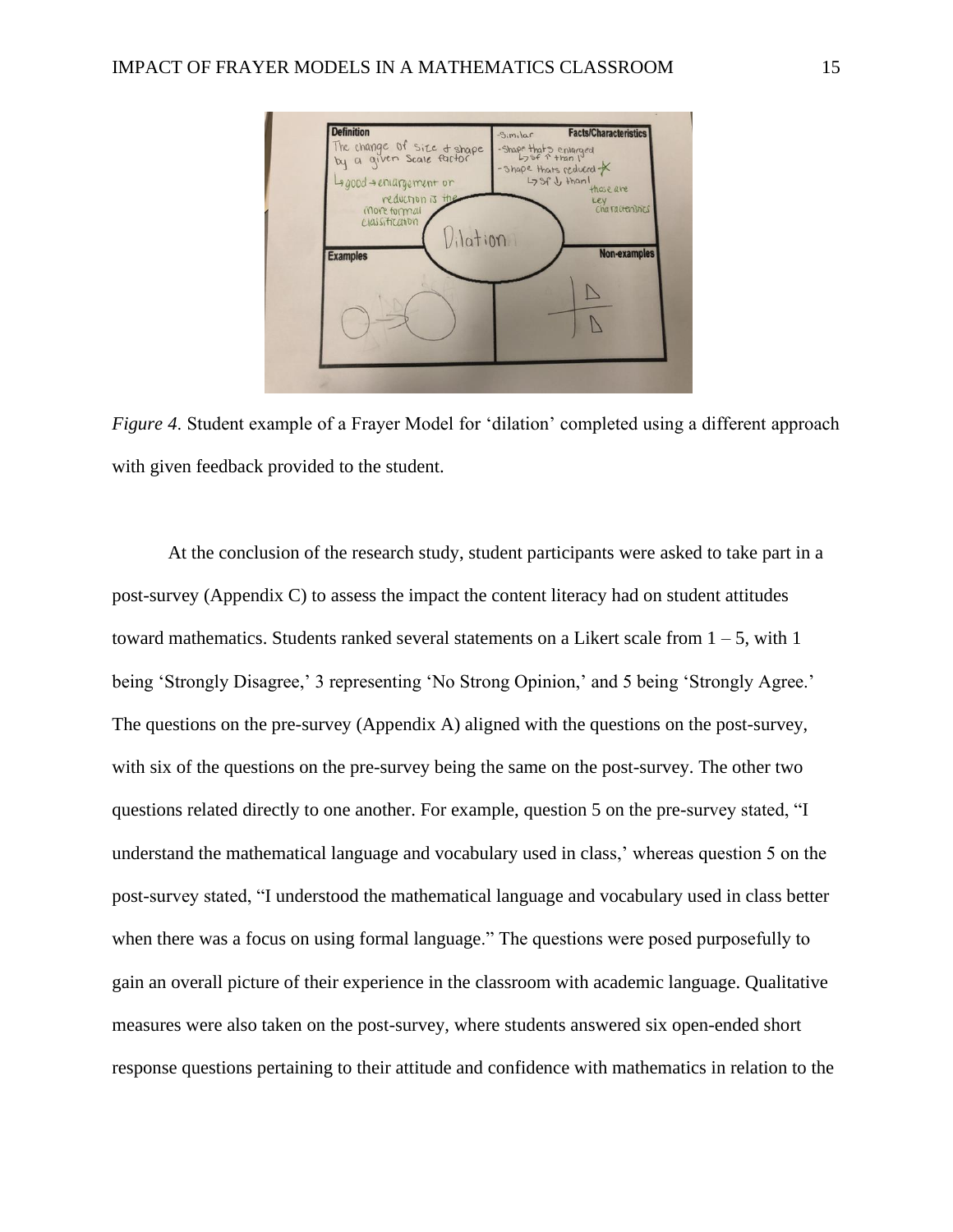use of the Frayer Models. The six questions focused on how students' attitudes and beliefs about academic language may have changed compared to the beginning of the unit, as well as their opinion on the use of the Frayer Model.

### **Data Analysis**

I utilized both quantitative and qualitative data through the results from student participation. I quantitatively analyzed the survey results from students, where I compared values from the first survey to the second survey. I calculated the mean for both surveys and compared the change between the first and second survey, analyzing the difference between the two values. In addition, I qualitatively examined student responses to given questions and prompts regarding their use of academic language. Using the anonymous set-up of the survey with their initials and birth month, I compared student answer and responses with their pre-survey data to their postsurvey information following the completion of the unit. In addition to the surveys, I made note of any significant remarks and occurrences in the classroom while working on various in-class assignments and tasks, as well as analyzing homework and assessments when given.

The chart shown below (see Figure 5) depicts the comparison of students' average ranked statements on the Likert scale. The pre-survey represents students' attitude and experience with academic language, where the post-survey measured how students felt about their confidence and attitude following a focus on academic language with the Frayer Model in the classroom. These values were compared, and the mean values of each of the eight questions are represented in Figure 5 shown below.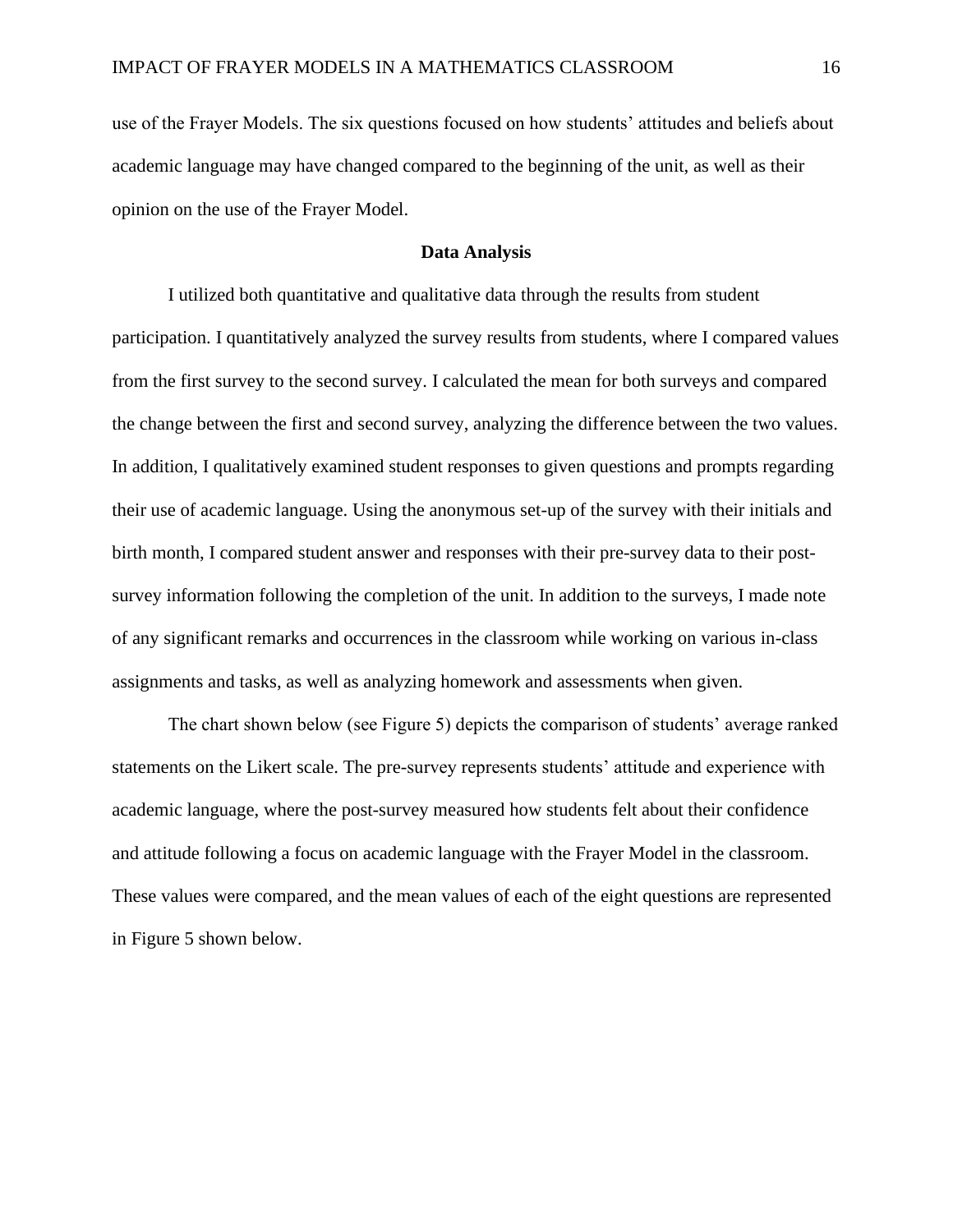

*Figure 5.* Student comparison of mean values from the pre-survey with the post-survey.

By quantitatively analyzing the given data, you can see in Figure 5 there are differences amongst the values in each survey. The difference between some of the questions were greater than others but provided an insight on the impact the Frayer Models caused for the students. When examining the average for each question, I looked at what each question was focusing on to provide a more in-depth analysis. Questions  $1 - 4$  focused on student attitude and confidence with their performance in mathematics, whereas questions  $5 - 8$  were prominently about academic language and the use of Frayer Models to support their learning. It is important to note that question 5 and 6 vary slightly on the pre- and post-survey but are related directly in how the given statement is presented.

It became clear that student confidence and attitude levels were affected before and after the incorporation of academic language supports, as shown in question 2, which asked students the following statement: "I am confident I can learn mathematics." The difference in the average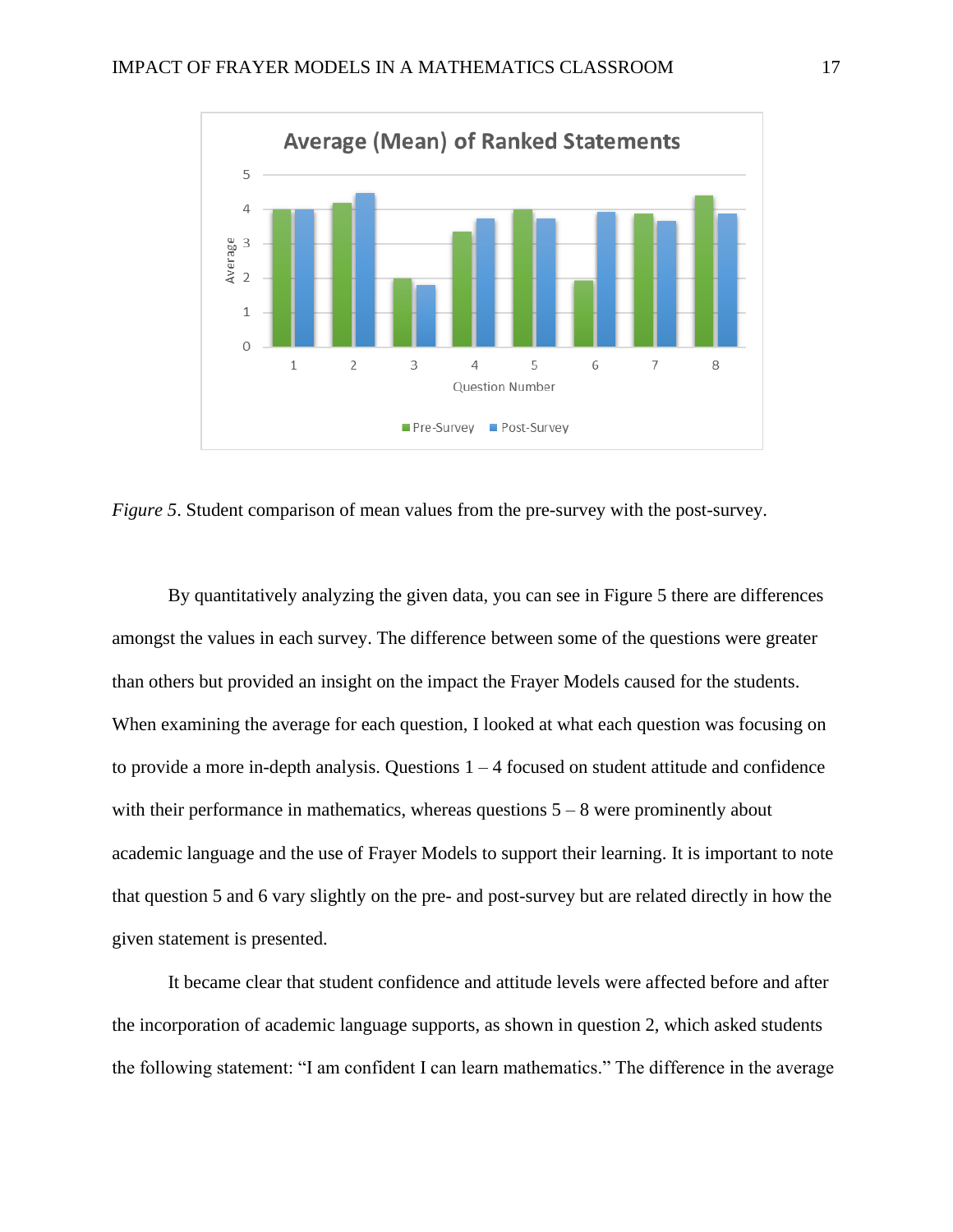was approximately .267, showing that more students felt they were capable of learning mathematics after the transformation's unit. In addition, question 3 asked students the statement: "When I think about mathematics, I feel nervous, anxious, or sick." When comparing the average with the pre- and post-surveys, students recorded a 1.8 average on the post-survey, which is a decrease in the average of approximately .200 from the pre-survey to the post survey. The differences in the average for both questions 2 and 3 indicated a more positive feeling of confidence and ability levels in the mathematics classroom by the student participants in the classroom.

As mentioned, several academic language supports were used throughout the unit to supplement the use of the Frayer Models. Students used think-pair-share, notice and wonder, and other strategies through the tasks and problems presented in the classroom while learning about each of the transformations. With these strategies implemented, students were engaging in more mathematical reasoning and sense-making in combination with increased communication with peers, where they were able to use the academic language terms of the unit. For example, students were presented a real-life picture of swans in water depicting a reflection, where I asked them to write down what they noticed and wondered about the image. A student remarked, *"I am wondering what this has to do with math?"* Students were challenged with the task to reason mathematically and make connections in order think deeply about the two swans shown and draw appropriate conclusions. These types of situations were common in the classroom throughout the research, as they were being given the opportunities to think about mathematics in a different context than they previously had in the classroom. In accordance with this situation, question 4 on the pre- and post-survey asked students: "I enjoy solving problems and being challenged." When analyzing the data, there was an increase in the mean by approximately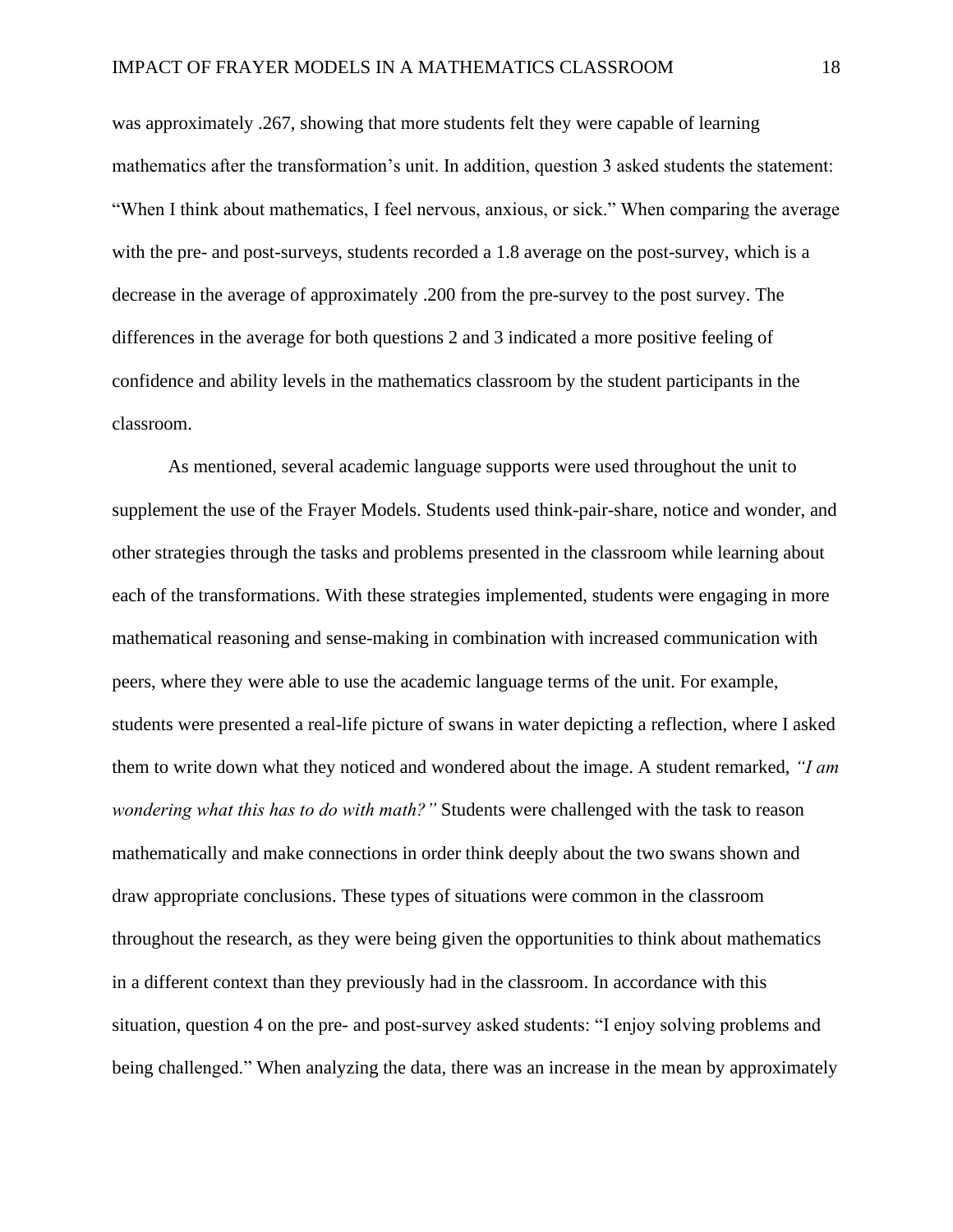.400 from the pre-survey to the post-survey. This question was one that presented one of the highest differences from the pre-survey to the post-survey, where the student participants demonstrated an increased sense of enjoyment and engagement in solving problems and being challenged in the classroom.

The last four questions on both the pre- and post-survey focused on the Frayer Model and academic language more prominently than the other questions. With the pre-survey, the student participants had an average of approximately 1.8 when being asked, "The symbols and terms used in mathematics confuse me." Only one student of the 15 participants provided a ranking above a 3 for this given question, showing that most of the students felt comfortable with the language in the class. When looking at the post-survey, an average of approximately 3.933 was recorded for question 6, which asked students the following statement: "The symbols and terms used in mathematics are better understood when represented in an organizer, like a Frayer Model." The average indicates that the Frayer Model was well-liked when being used to support the symbols and terms being used by a majority of the students in the classroom, but not all of them. When analyzing the data, it became apparent that the students who prefer to represent something visually, like a picture or a graph, were the ones that felt the Frayer Model helped when supporting their learning. The following chart below, see Figure 6, represents the following data trend from the post-survey with student preference in how they represent their information. Out of the 15 student participants, 10 of the students indicated a 4 or higher on the Likert scale for question 7, which asked the following statement: "I would rather represent something visually, like a picture or graph, than through words and numbers." Of those 10 students, 9 of them ranked the statement asked on question 6 about the Frayer Model with a 4 or higher. This indicated these 9 students believed the terms and symbols were better understood in a Frayer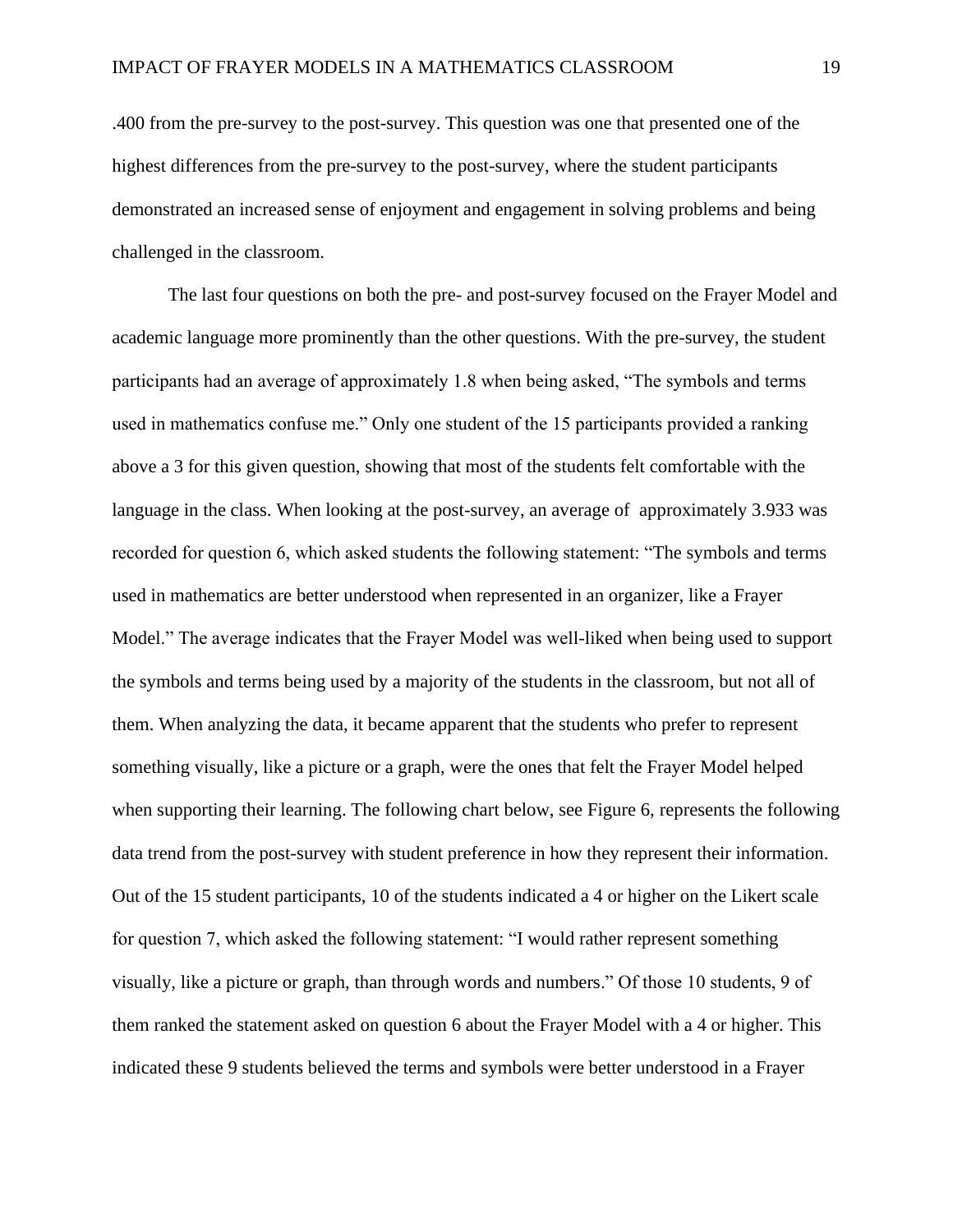Model. Those that indicated a 3 or lower on their attitude about representing something visually, also indicated a 3 or lower about their use of the Frayer Model in terms of helping their understanding with academic language. The data presented showed that the Frayer Model was more appealing and useful to those that preferred using more visual models.

| Question 6              | Question 7              |
|-------------------------|-------------------------|
| 3                       | 3                       |
| $\overline{\mathbf{4}}$ | $\overline{4}$          |
| 3                       | 4                       |
| 3                       | $\overline{c}$          |
| 3                       | 3                       |
| $\overline{\mathbf{4}}$ | $\overline{4}$          |
| 3                       | $\overline{\mathbf{c}}$ |
| 5                       | 5                       |
| $\overline{4}$          | $\overline{4}$          |
| $\overline{4}$          | $\overline{4}$          |
| 4                       | $\overline{4}$          |
| 4                       | $\overline{4}$          |
| 5                       | $\overline{4}$          |
| 5                       | 5                       |
| 5                       | 3                       |

*Figure 6*. Comparison of students on the post-survey with using the Frayer Model to help understand the terms and symbols vs. student preference on visual representation.

In addition to the quantitative data, qualitative data was also analyzed in this research study through the open-ended short response questions students completed on both the pre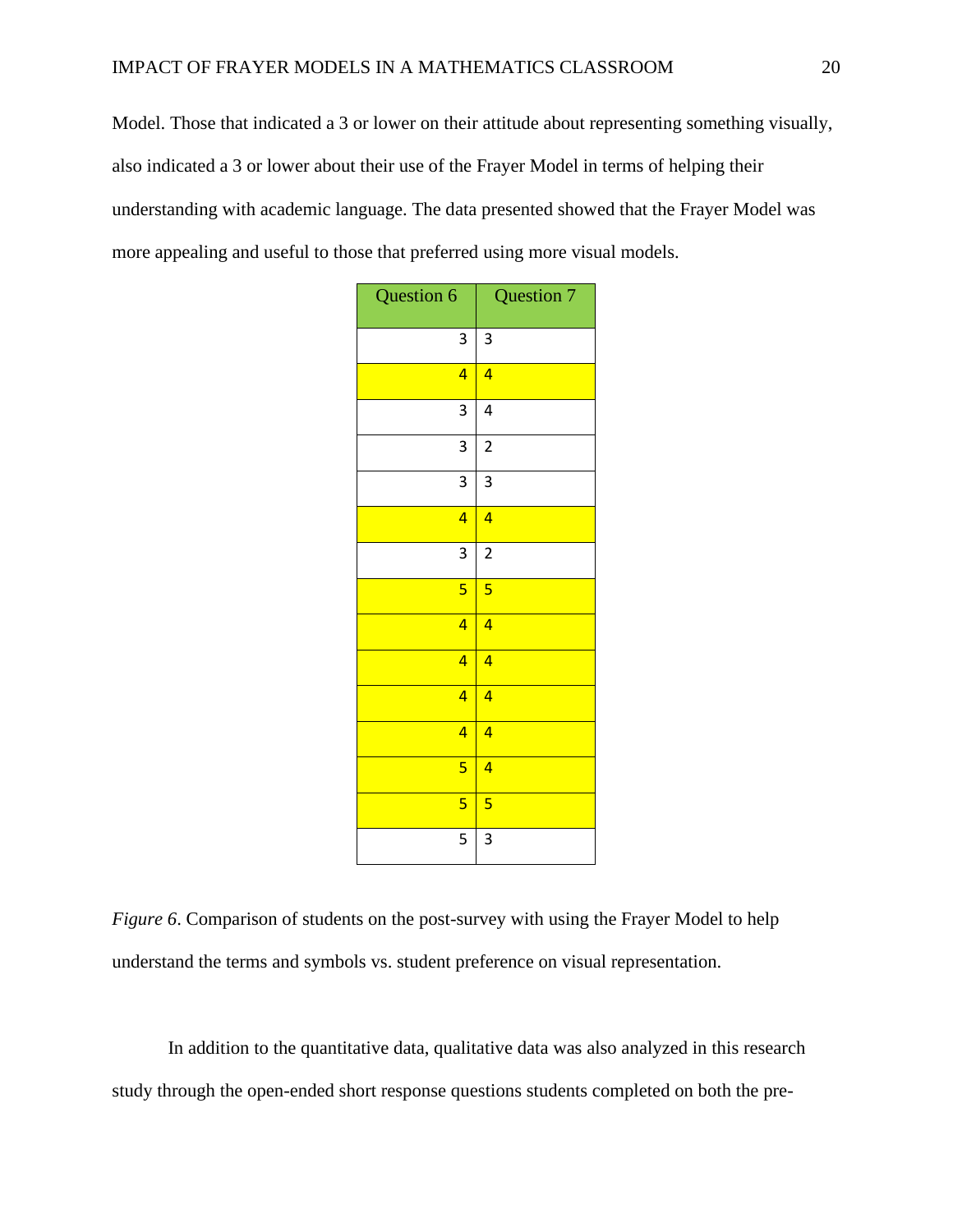survey and the post-survey. The open-ended questions on the pre-survey asked students to describe their experience with using academic language in the mathematics classroom and how confident they felt when using and understanding the terms and symbols. Of the 15 students, only 2 students indicated that academic language was not heavily encouraged by teachers in the past. However, of the students that said yes, in their description of their experience, several revealed that academic language was not encouraged in many other ways in the classroom. The descriptions provided made clear that academic language may have been presented in the classroom but was not supplemented with additional supports or activities to give students the opportunity to conceptually understand the meaning and context behind the words. This directly correlated with how students felt in terms of their confidence level and their perception of mathematics, in general. Some of the student examples are provided below:

- *"I have not been encouraged much in other ways by teachers in the past."*
- *"There are sometimes when I feel dumb for not remembering the words. Other times there are things I don't understand."*
- *"I feel mostly confident in explaining my work with these symbols and language, but it can be confusing at times. If there was a focus on getting better at understanding the terms used, then I feel like I would be better with math in general."*
- *"I feel like I would do better if there was a focus on language because math vocabulary can be confusing."*
- *"No there is not really a focus. There is more of a focus on learning the material to get the right answer."*
- *"No, because I still need to understand how to do the actual problem. The symbols matter but not as much as solving the problem does."*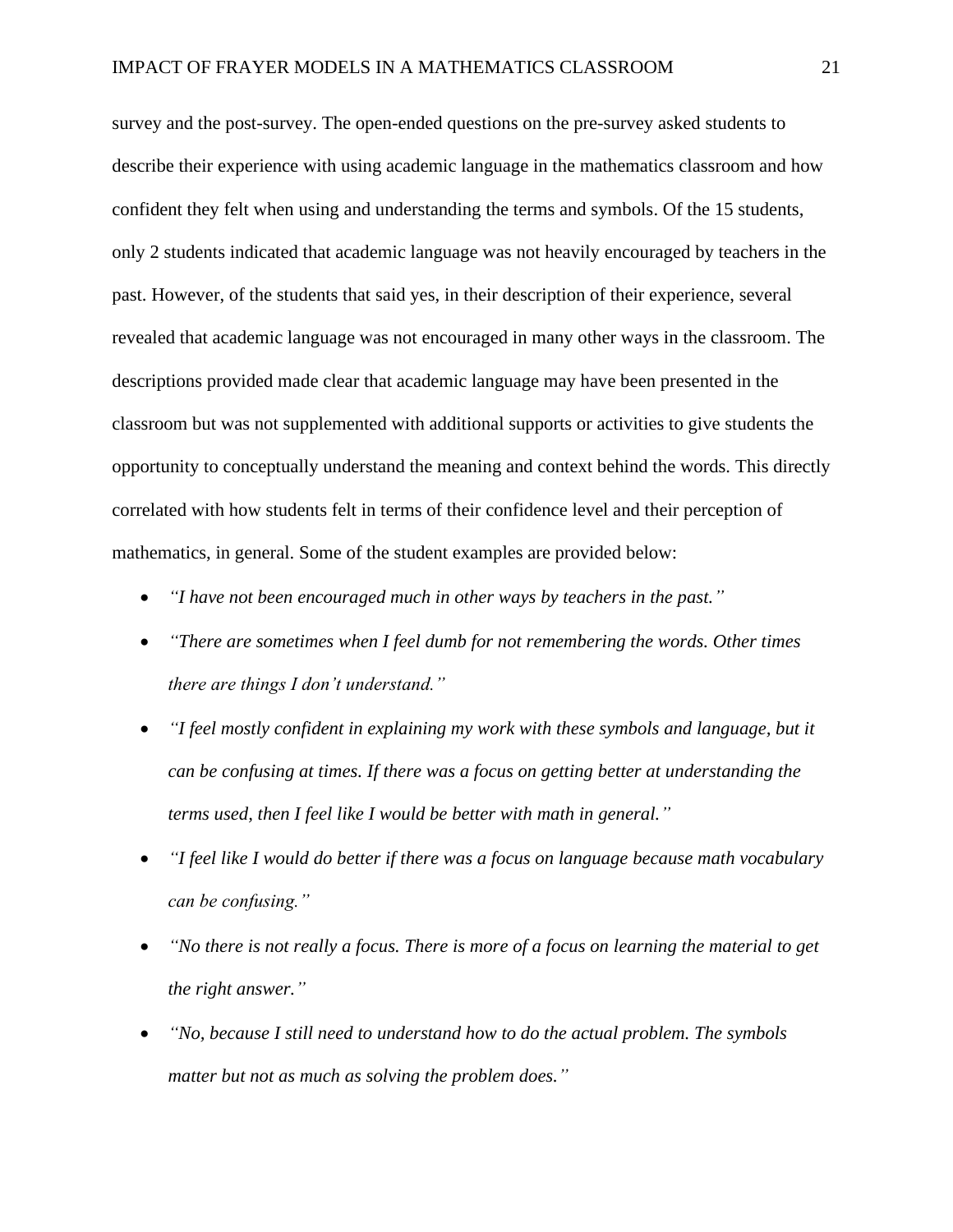The example student responses show that the environment of their past mathematics classroom did not support an in-depth experience with using proper academic language with other strategies. Students held the belief that solving the problem and getting the answer right was the most important aspect of their learning in mathematics, rather than conceptually understanding the meaning of the problem presented. With a focus on academic language in the classroom by incorporating more opportunities to think and reason mathematically, students' attitude and confidence could be positively affected, as well.

Students were asked eight open-ended short response questions on the post-survey where students reflected on their experience from the beginning of the unit to the end of the study. The questions ranged from how their perception of academic language changed, to how they felt in terms of confidence with mathematics and their attitude, as well as questions about the use of the Frayer Models. By analyzing the data of their responses, 12 of the 15 student participants indicated they felt more confident and held a better attitude of their abilities and math in general when there was a focus on academic language in the classroom. From the data analysis, it is evident that several students adopted a more positive outlook on mathematics, moving away from the mindset that you need to get the answer correct to be successful. The remaining three student participants indicated their confidence levels and attitude did not change much because they felt they understood the mathematics and terms throughout the unit to the point where they did not need to do a Frayer Model. When analyzing the three students who indicated a minimal change in attitude, these students were ones that indicated on the Likert scale they did not prefer to represent something visually in mathematics. Several student responses pertaining to their confidence level and attitude with academic language are provided below:

• *"I understand how to represent a math problem by using formal and informal language."*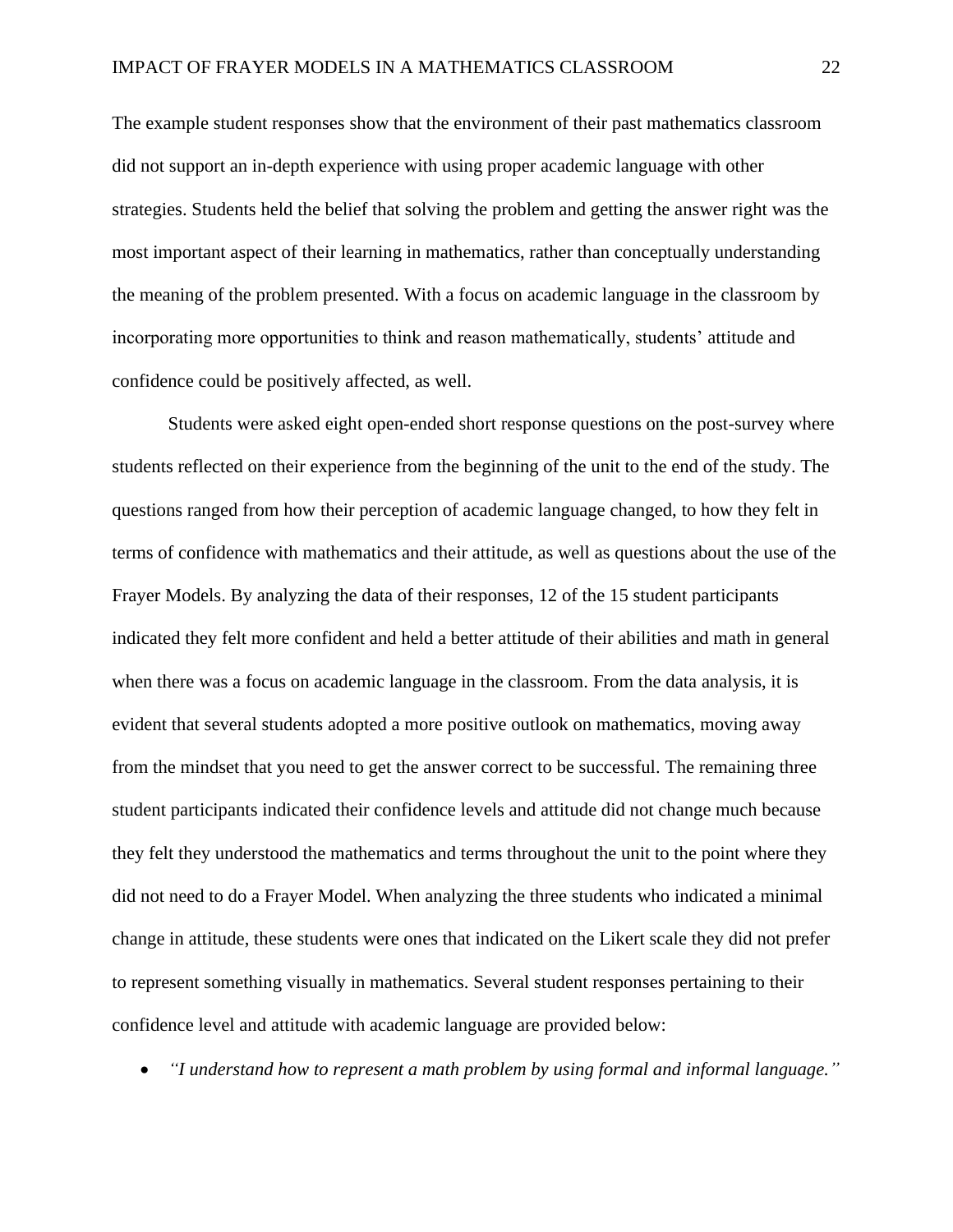- *"Yes, I do feel more confident in my abilities because I have been using the appropriate words, labels, and symbols. I have been getting better and more comfortable at using the academic language."*
- *"Using the academic language is important because some words could mean different meanings, so with appropriate language, people will understand what you are talking about."*
- *"I do feel more confident, but I have to get the hang of it more and be able to talk that way more."*
- *"At first, I didn't know how to do it and didn't think language was important. Now I can see how important those things are and I see how much I should know them."*
- *"[Academic] language helps me understand/helps us understand how to do the math work and it makes it easier to remember.*
- *"It helped me understand everything a little better. Without academic language, I would not have understood everything completely."*
- *"[Academic language] is important because we need to understand how to translate words to numbers or numbers to words."*
- *"You can express your thinking with academic language and symbols."*

As you can see from these student responses, just from a two-week unit with a focus on academic language, students had shifted in their mindset. This positively affected their attitude and confidence levels. In the pre-survey, many students did not see academic language in this way, let alone viewing mathematics as a process. The last student response highlighted that academic language can be used to express your thinking, which is the same student that indicated the following statement in the pre-survey: "*There is more of a focus on learning the material to*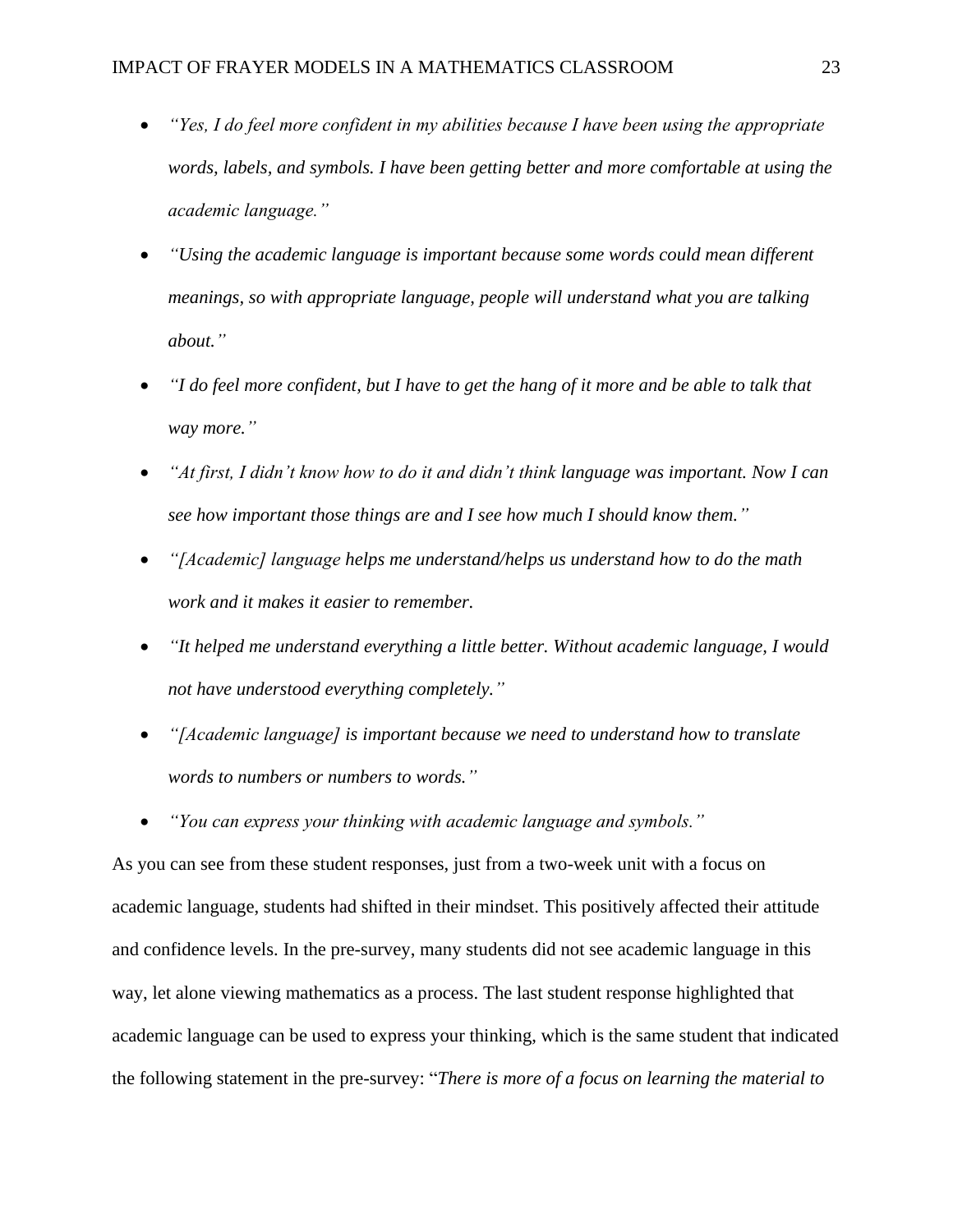*get the right answer."* This instance is just one example of how this student saw the mathematics being used in the classroom, where the student adopted thinking mathematically and sensemaking, rather than just getting the right answer. The focus of the classroom environment created in the research study was not on just solving exercises but using the academic language to help them foster a better attitude for mathematics. Students have not had much experience with using academic language, as can be observed through their comments about becoming more comfortable using the correct language and understanding why. With more exposure to academic language supports, students will build fluency and be more precise in their conversations when interacting with peers.

Along with responding to questions with their attitude and confidence in mathematics with academic language as a whole, students also answered questions pertaining directly to the Frayer Models that were used. The last two questions asked students about how they liked the Frayer Models and how they affected performance in the classroom while studying transformations. When analyzing the data, nine of the student participants indicated positive remarks and statements about the use of the Frayer Model in terms of the incorporation in the classroom and how the graphic organizers helped them. In comparison to the quantitative measures taken, the same nine students were also the ones that indicated a 4 or higher on the Likert scale on the post-survey about the Frayer Model supporting their learning of the vocabulary, which was presented in Figure 5. The students provided insight on their thoughts and experiences, where some of the significant comments are provided below:

- *"I liked them because if I didn't understand and needed an example there was one on the paper, and if I needed the definition, I could look at that."*
- *"Yes and no. They were boring, but they were also helpful at the same time."*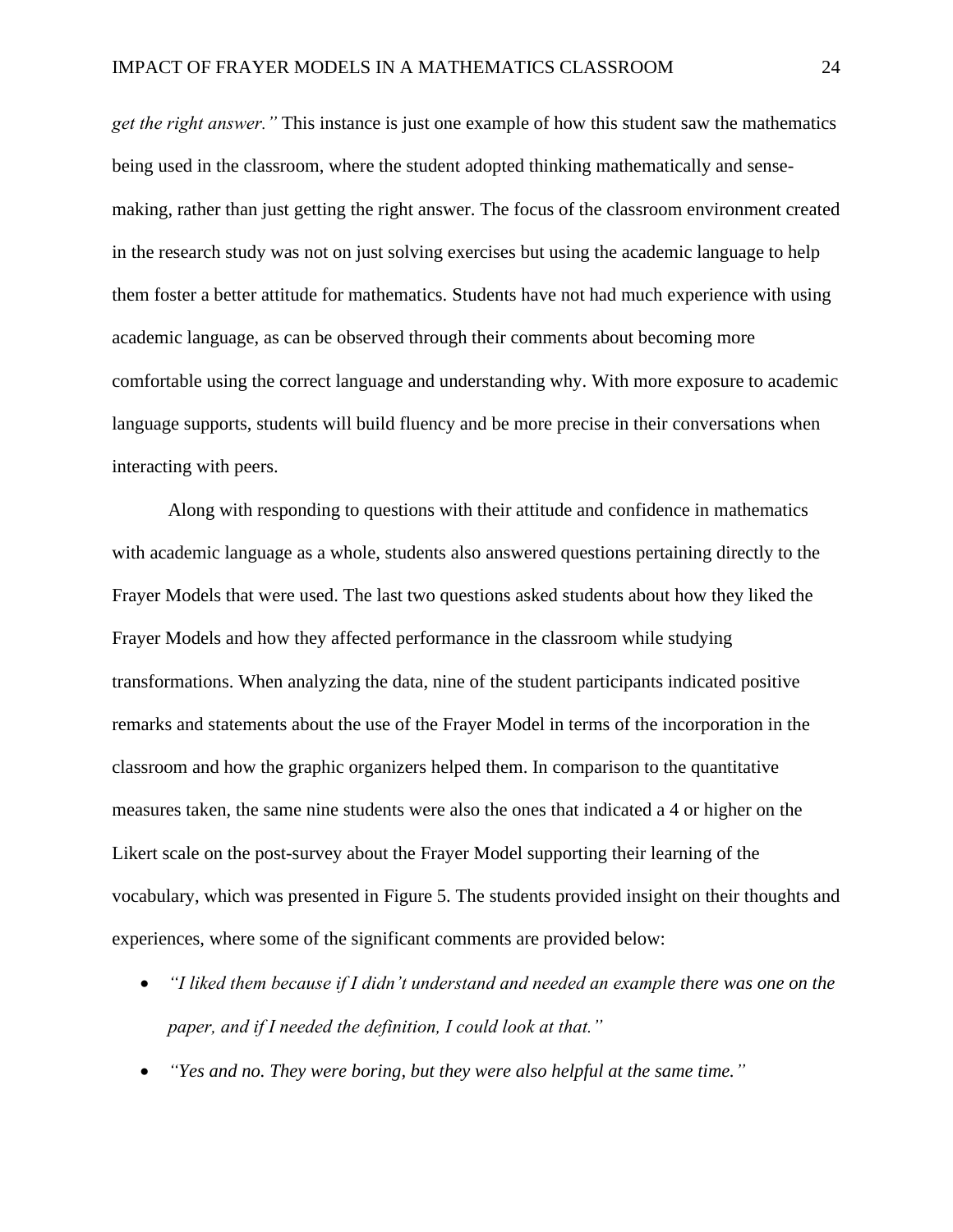- *"I liked them because after learning about the specific topic I can write it down so I can reflect on my learning."*
- *"Not a big fan of the definition box, but they were helpful. They were helpful at the end of the lessons and you write down what we learned."*
- *"Not really. I paid attention in class enough that I could use and understand the vocabulary without the Frayer Model.*
- *"They helped out a lot. It helped me understand with more clarity."*
- *"I liked using the Frayer Models because it helped me visualize what was going on and to understand it."*
- *"I like the Frayer Model because it illustrates my thoughts in an organized way so I can understand the material a lot better."*

When looking at these particular statements provided by students, majority of the comments were positive on how they liked the incorporation of the Frayer Model, thus positively affecting their attitude. Students commented how the graphic organizer gave them the opportunity to reflect on their learning and visualize what was taught in the lesson. One student commented how the Frayer Model was boring, with others not favoring the definition box; but they still commented how it served some benefit to them in their learning. Despite not all students favoring the use of this particular graphic organizer, all of the student participants were able to correctly identity the four types of transformations on the final unit test when given a general definition. This shows that the given instruction and supplemental strategies in the classroom did positively affect student learning, with students scoring an average of an 83% on the final test.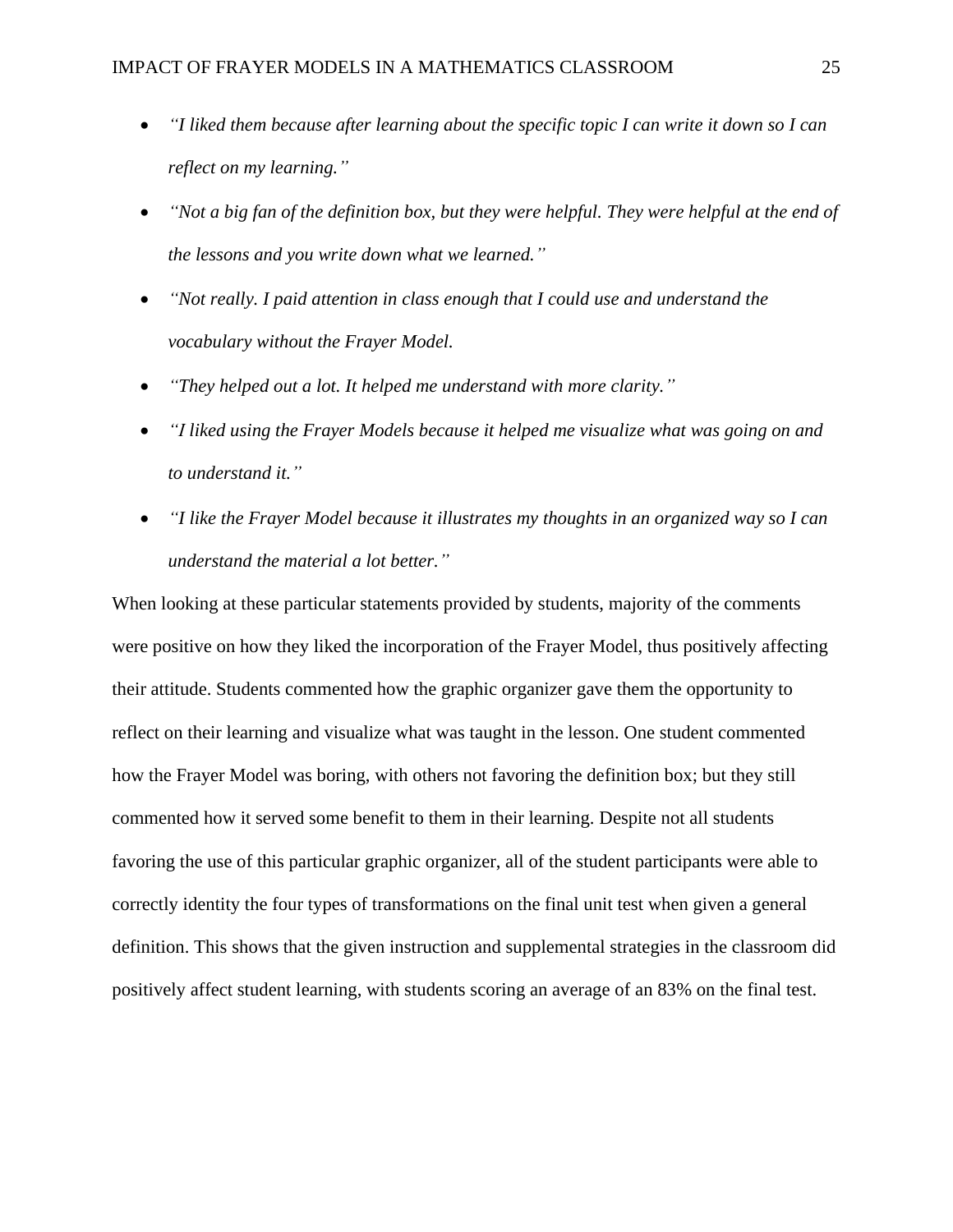#### **Conclusion**

By conducting the action research study, I was presented with data that providedinformation about student attitude and confidence levels in terms of incorporating a focus of academic language with Frayer Models. The data gathered and observed aligned directly with the literature that was reviewed. Students provided both quantitative and qualitative measures that I was able to analyze to help to draw appropriate and in-depth conclusions. With the student participants in the study, the students as a whole enjoyed having a focus on academic language in the classroom, thus liking the use of the Frayer Model in the classroom. As a result, students' attitudes and confidence levels correlated with the preferred additional supports of academic language. Even though all students did not prefer the method of the graphic organizer, students did comment on how the environment and structure of the classroom did help them learn. If the student was not a visual learner or did not favor the use of the Frayer Model, the data provided by the students indicated they did prefer a focus on academic language in the classroom, as it helped them learn the material.

The students discovered that mathematics was not just about getting the right answer or solving a given exercise; rather they found that learning mathematics was more of a process. Students indicated the Frayer Model gave them the opportunity to be reflective in their learning and express their thinking in more than one way. I was surprised to discover in my data that there was such a significant increase in student confidence and enjoyment of solving problems. The average increased in the post-survey by quite a bit. The environment of the classroom was supportive to students in their ability to talk and converse their ideas with peers and think and reason mathematically, as the activities used were supplementing the use of the Frayer Model. These academic language support showed students that mathematics can be so much more, and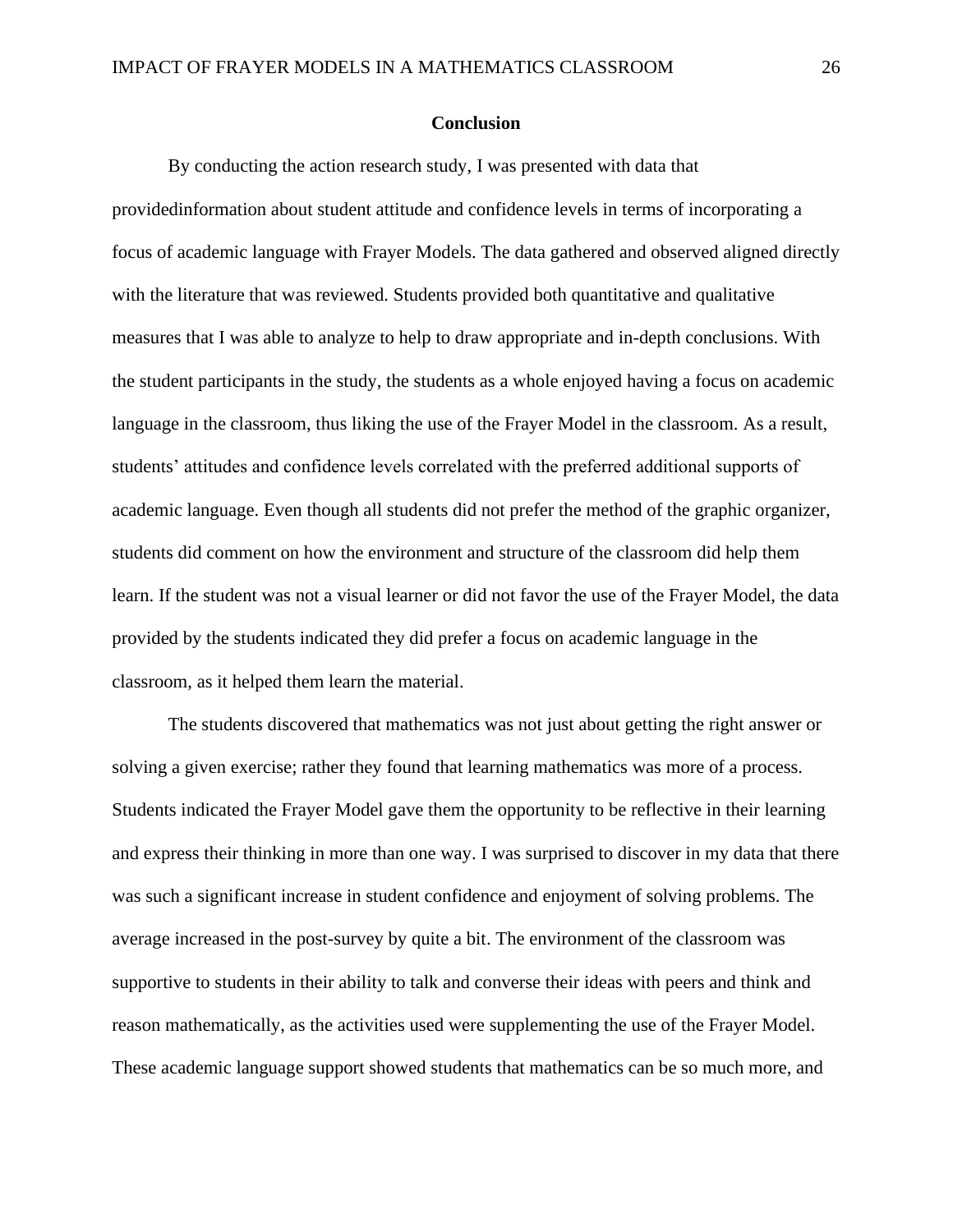that academic language holds such a powerful role in the classroom. The Frayer Model may have affected some of the student participants, but the focus on academic language in general did show an impact for student learning and development in mathematics.

There were limitations present in this action research study that affected the data, where I am not able to generalize this for all eighth-grade pre-algebra classes. I only conducted the research with one class, where I had a small number of student participants. With a greater sample, the outcome of the research may have been altered due to more opinions, responses, and experiences that would be considered. The students in the classroom have not been accustomed to the classroom environment where academic language was a focus in many ways, especially in ways that gave them the opportunity to make connections and reason mathematically with themselves, and with their peers. In addition, this was the first-time students were introduced to Frayer Models in the mathematics classroom. I only used the Frayer Models and academic language supports for one unit spanning two-weeks in time. To make further conclusions about the data provided, I would need to use the Frayer Models throughout several other units spanning across more time in the classroom.

Despite the limitations the research did provide, I was able to gain several ideas provided by the students that I can use as I go forth in my career as an educator. Students indicated that the Frayer Models helped them in visualizing and reflecting with the mathematics they were learning, which showed me that the students were seeing mathematics in a different light. These were being used to support them in their development as they became more acquainted with using academic language. In the responses, students indicated the more they focus on being formal in their language and become more comfortable in the environment, they would be able to use the given terms and symbols more fluently. Using this information, I intend to carry these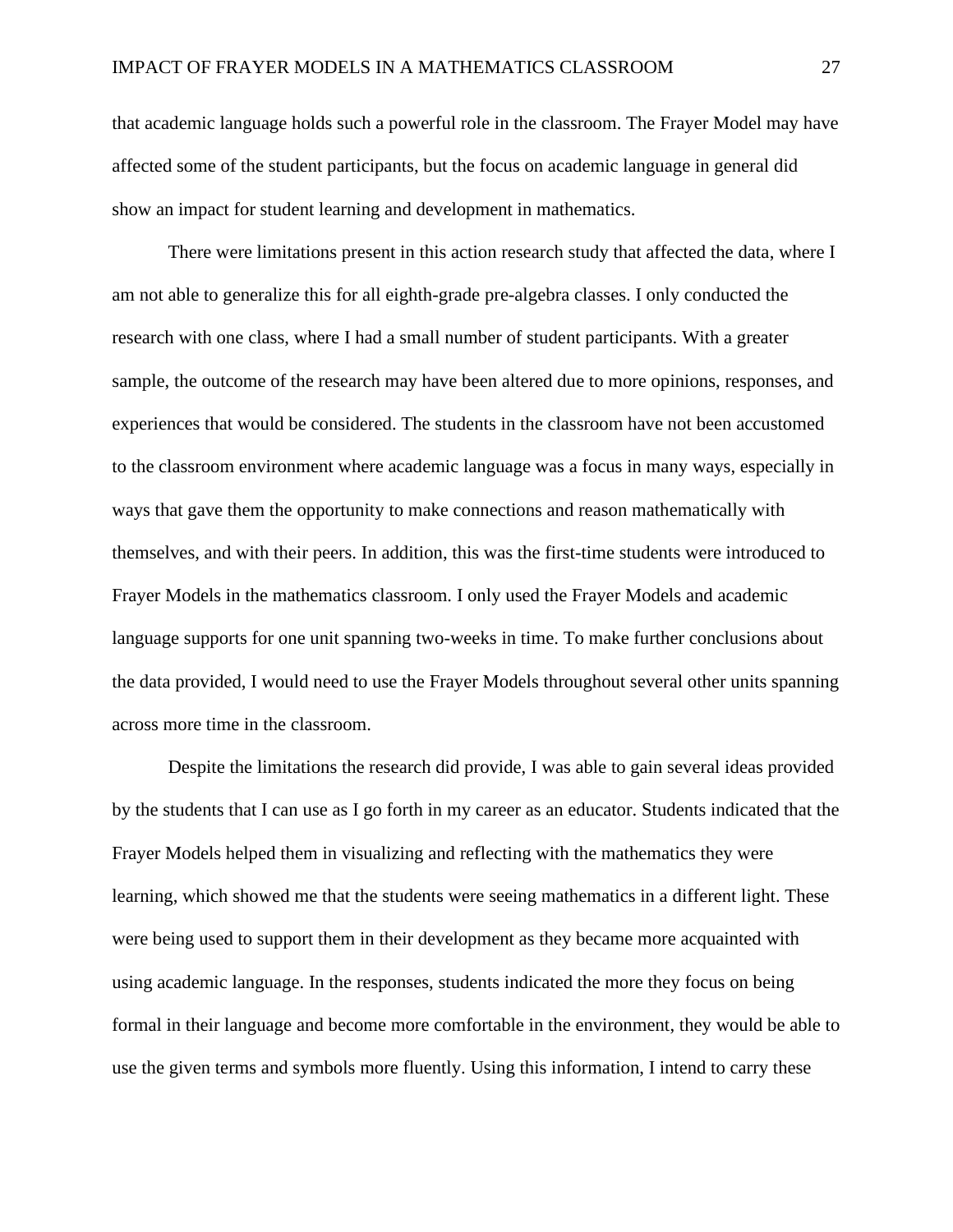ideas into the classroom, giving students more opportunities to use academic language and supplement their learning with the Frayer Models.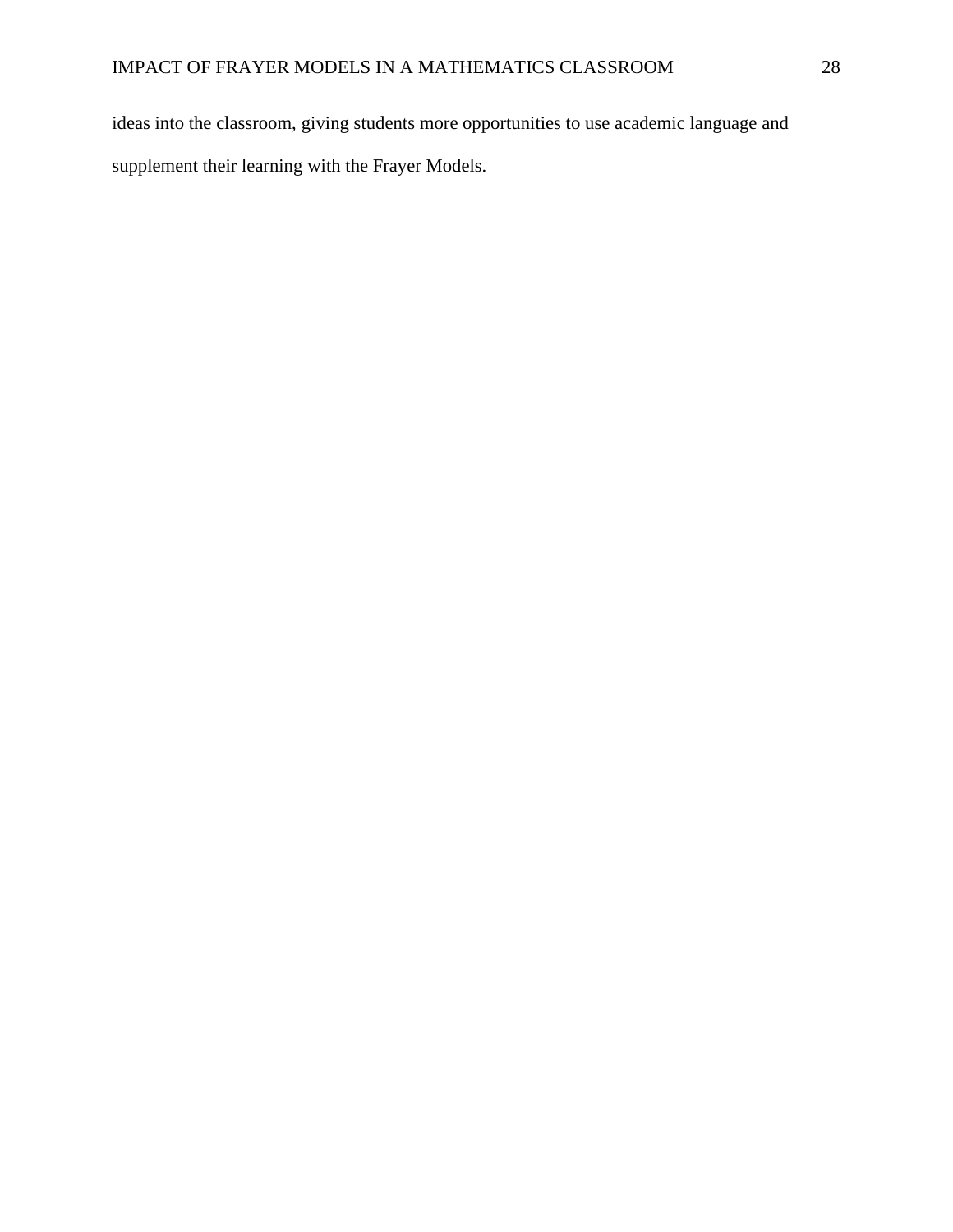#### **References**

Adams, Anne, A. (2010). Rehearsal or Reorganization: Two Patterns of Literacy Strategy Use in Secondary Mathematics Classes. *The Montana Mathematics Enthusiast, 7*(2), 371-390. Retrieved from

https://scholarworks.umt.edu/cgi/viewcontent.cgi?article=1195&context=tme

Armstrong, A., Ming, K. & Helf, S. (2018). Content Area Literacy in the Mathematics Classroom. *The Clearing House: A Journal of Educational Strategies, Issues and Ideas, 91(*2), 85-95. Retrieved from https://www-tandfonlinecom.ezproxy.bgsu.edu/doi/pdf/10.1080/00098655.2017.1411131?needAccess=true

- Brahier, D.J. (2016). *Teaching secondary and middle school mathematics.* New York, NY: Routledge.
- Bruun, F., Diaz, J.M., & Dykes, V.J. (2015). The Language of Mathematics. *Teaching Children Mathematics, 21*(9), 530-536. Retrieved from

https://www.nctm.org/Publications/Teaching-Children-

Mathematics/2015/Vol21/Issue9/The-Language-of-Mathematics/

- Common Core State Standards Initiative. (2010). Common core state standards for mathematics. Retrieved from http://www.corestandards.org/Math/Practice/
- Collier, L. (2007). Effective vocabulary instruction. *The Council Chronicle*. Retrieved from http://www.ncte.org/magazine/archives/126806

Dunston, P.J. & Tyminski, A.M. (2013). What's the Big Deal about Vocabulary? *Mathematics Teaching in the Middle School, 19*(1), 38-45. Retrieved from https://www.jstor.org/stable/10.5951/mathteacmiddscho.19.1.0038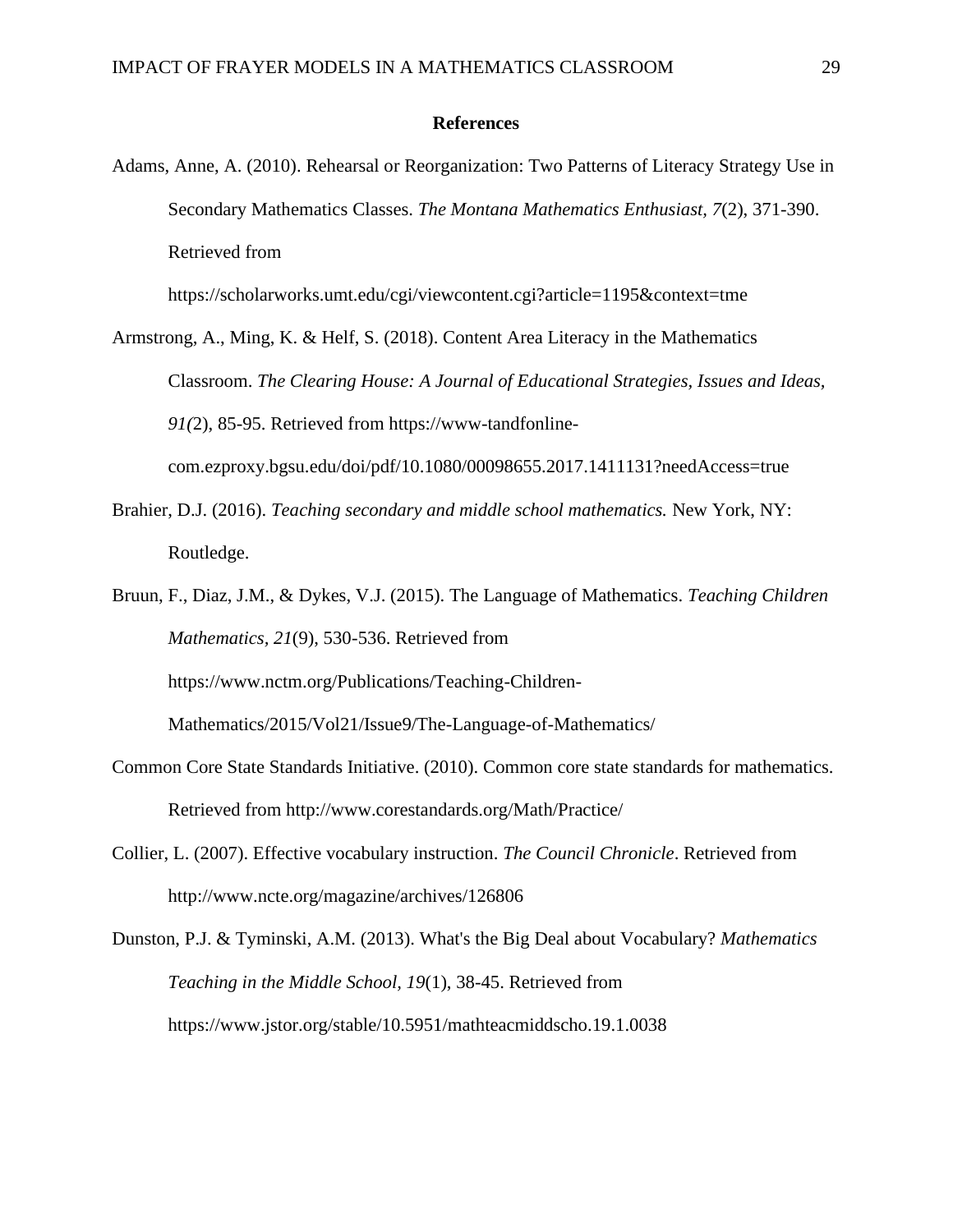- Lourdes, M., Monteiro, V., & Peixoto, F. (2012). Attitudes towards Mathematics: Effects of Individual, Motivational, and Social Support Factors. *Child Development Research*. Retrieved from https://www.hindawi.com/journals/cdr/2012/876028/
- National Council of Teachers of Mathematics. (2000). *Principles and standards for school mathematics*. Reston, VA: National Council of Teachers of Mathematics.
- Riccomini, P.J., Smith, G.W., Hughes, E.M., & Fries, K.M. (2015). The Language of Mathematics: The Importance of Teaching and Learning Mathematical Vocabulary. *Reading & Writing Quarterly, 31*(3), 235-252. doi:10.1080/10573569.2015.1030995
- Thompson, D. R., & Rubenstein, R. N. (2000). Learning Mathematics Vocabulary: Potential Pitfalls and Instructional Strategies. *The Mathematics Teacher, 93*(7), 568-574. Retrieved from http://www.jstor.org.ezproxy.bgsu.edu/stable/27971502
- Thompson, D. R., & Rubenstein, R. N. (2014). Literacy in Language and Mathematics. *Journal of Adolescent & Adult Literacy, 58*(2), 105-108. doi:10.1002/JAAL.338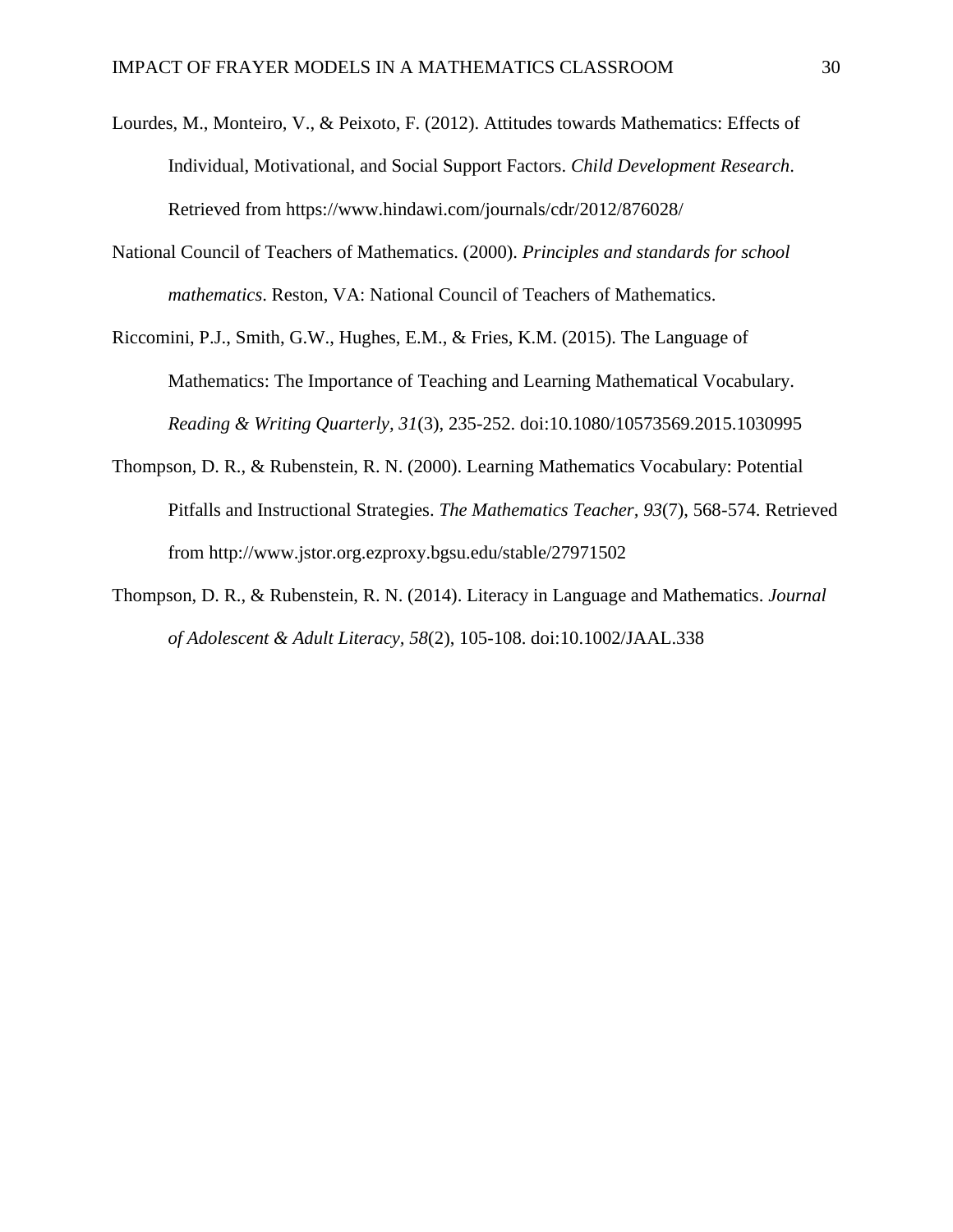# Appendix A

# Student Pre-Survey

## **Attitudes Toward Mathematics Pre-Survey:**

First letter of your first name: \_\_\_\_\_\_ Middle Initial: Last letter of your last name: \_\_\_\_\_ Month you were born in  $(1-12)$ : \_\_\_\_\_\_\_\_

Please respond to the following statements honestly. The following statements will be ranked from 1 to 5, with 1 being 'Strongly Disagree' and 5 being 'Strongly Agree.' Place an 'X' in the box that best represents you.

| Statement:                                                                   | Strongly<br>Disagree | Disagree         | No strong<br>opinion | Agree | Strongly<br>Agree            |
|------------------------------------------------------------------------------|----------------------|------------------|----------------------|-------|------------------------------|
| <b>EXAMPLE: I love ice-</b>                                                  |                      | $\boldsymbol{2}$ | 3                    | 4     | 5<br>$\overline{\mathbf{X}}$ |
| cream<br>1. I love mathematics                                               |                      |                  |                      |       |                              |
| 2. I am confident I can                                                      |                      |                  |                      |       |                              |
| learn mathematics                                                            |                      |                  |                      |       |                              |
| 3. When I think about<br>mathematics, I feel<br>nervous, anxious, or sick    |                      |                  |                      |       |                              |
| 4. I enjoy solving problems<br>and being challenged                          |                      |                  |                      |       |                              |
| 5. I understand the<br>mathematical language and<br>vocabulary used in class |                      |                  |                      |       |                              |
| 6. The symbols and terms<br>used in mathematics<br>confuse me                |                      |                  |                      |       |                              |
| 7. I would rather represent<br>something visually, like a                    |                      |                  |                      |       |                              |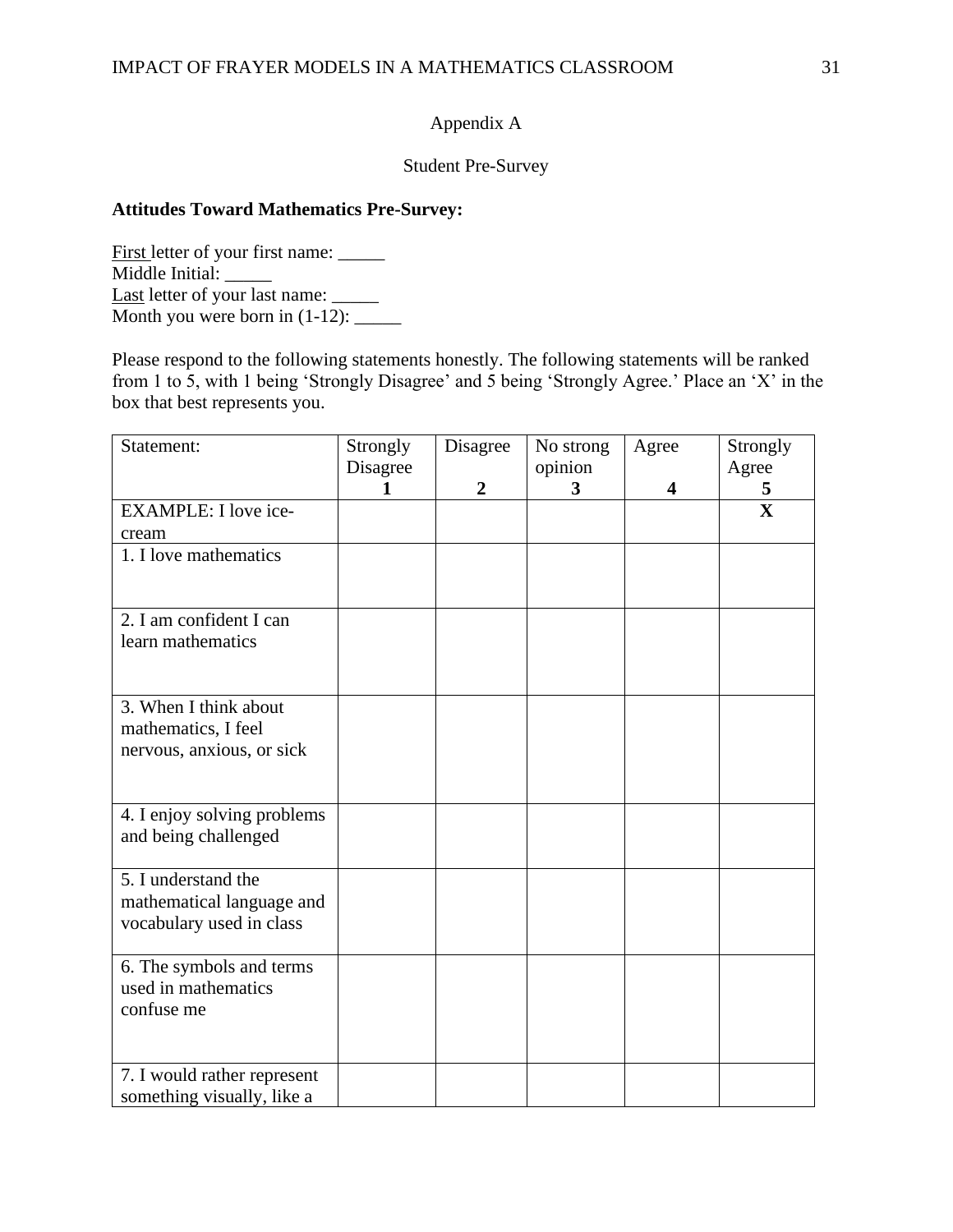| picture or graph, than<br>through words and<br>numbers                |  |  |  |
|-----------------------------------------------------------------------|--|--|--|
| 8. I am comfortable<br>justifying my reasoning<br>and showing my work |  |  |  |

# **Please answer the following questions to the best of your ability. The more you write and describe your thoughts, the more beneficial your response will be for me.**

Describe your experience with using academic language in the mathematics classroom. Academic language refers to the appropriate terms and vocabulary used in the classroom for certain topics. Has using proper language, through verbal and written aspects, been encouraged by your teachers in the past?

\_\_\_\_\_\_\_\_\_\_\_\_\_\_\_\_\_\_\_\_\_\_\_\_\_\_\_\_\_\_\_\_\_\_\_\_\_\_\_\_\_\_\_\_\_\_\_\_\_\_\_\_\_\_\_\_\_\_\_\_\_\_\_\_\_\_\_\_\_\_\_\_\_\_\_\_\_\_

\_\_\_\_\_\_\_\_\_\_\_\_\_\_\_\_\_\_\_\_\_\_\_\_\_\_\_\_\_\_\_\_\_\_\_\_\_\_\_\_\_\_\_\_\_\_\_\_\_\_\_\_\_\_\_\_\_\_\_\_\_\_\_\_\_\_\_\_\_\_\_\_\_\_\_\_\_\_

\_\_\_\_\_\_\_\_\_\_\_\_\_\_\_\_\_\_\_\_\_\_\_\_\_\_\_\_\_\_\_\_\_\_\_\_\_\_\_\_\_\_\_\_\_\_\_\_\_\_\_\_\_\_\_\_\_\_\_\_\_\_\_\_\_\_\_\_\_\_\_\_\_\_\_\_\_\_

\_\_\_\_\_\_\_\_\_\_\_\_\_\_\_\_\_\_\_\_\_\_\_\_\_\_\_\_\_\_\_\_\_\_\_\_\_\_\_\_\_\_\_\_\_\_\_\_\_\_\_\_\_\_\_\_\_\_\_\_\_\_\_\_\_\_\_\_\_\_\_\_\_\_\_\_\_\_

\_\_\_\_\_\_\_\_\_\_\_\_\_\_\_\_\_\_\_\_\_\_\_\_\_\_\_\_\_\_\_\_\_\_\_\_\_\_\_\_\_\_\_\_\_\_\_\_\_\_\_\_\_\_\_\_\_\_\_\_\_\_\_\_\_\_\_\_\_\_\_\_\_\_\_\_\_\_

Do you feel confident that you are using the appropriate words, labels, and symbols when justifying or explaining your work? If yes, and there was a focus on academic language in the classroom, would you have a better attitude about your abilities and math as a subject?

\_\_\_\_\_\_\_\_\_\_\_\_\_\_\_\_\_\_\_\_\_\_\_\_\_\_\_\_\_\_\_\_\_\_\_\_\_\_\_\_\_\_\_\_\_\_\_\_\_\_\_\_\_\_\_\_\_\_\_\_\_\_\_\_\_\_\_\_\_\_\_\_\_\_\_\_\_\_

\_\_\_\_\_\_\_\_\_\_\_\_\_\_\_\_\_\_\_\_\_\_\_\_\_\_\_\_\_\_\_\_\_\_\_\_\_\_\_\_\_\_\_\_\_\_\_\_\_\_\_\_\_\_\_\_\_\_\_\_\_\_\_\_\_\_\_\_\_\_\_\_\_\_\_\_\_\_

\_\_\_\_\_\_\_\_\_\_\_\_\_\_\_\_\_\_\_\_\_\_\_\_\_\_\_\_\_\_\_\_\_\_\_\_\_\_\_\_\_\_\_\_\_\_\_\_\_\_\_\_\_\_\_\_\_\_\_\_\_\_\_\_\_\_\_\_\_\_\_\_\_\_\_\_\_\_

\_\_\_\_\_\_\_\_\_\_\_\_\_\_\_\_\_\_\_\_\_\_\_\_\_\_\_\_\_\_\_\_\_\_\_\_\_\_\_\_\_\_\_\_\_\_\_\_\_\_\_\_\_\_\_\_\_\_\_\_\_\_\_\_\_\_\_\_\_\_\_\_\_\_\_\_\_\_

\_\_\_\_\_\_\_\_\_\_\_\_\_\_\_\_\_\_\_\_\_\_\_\_\_\_\_\_\_\_\_\_\_\_\_\_\_\_\_\_\_\_\_\_\_\_\_\_\_\_\_\_\_\_\_\_\_\_\_\_\_\_\_\_\_\_\_\_\_\_\_\_\_\_\_\_\_\_

\_\_\_\_\_\_\_\_\_\_\_\_\_\_\_\_\_\_\_\_\_\_\_\_\_\_\_\_\_\_\_\_\_\_\_\_\_\_\_\_\_\_\_\_\_\_\_\_\_\_\_\_\_\_\_\_\_\_\_\_\_\_\_\_\_\_\_\_\_\_\_\_\_\_\_\_\_\_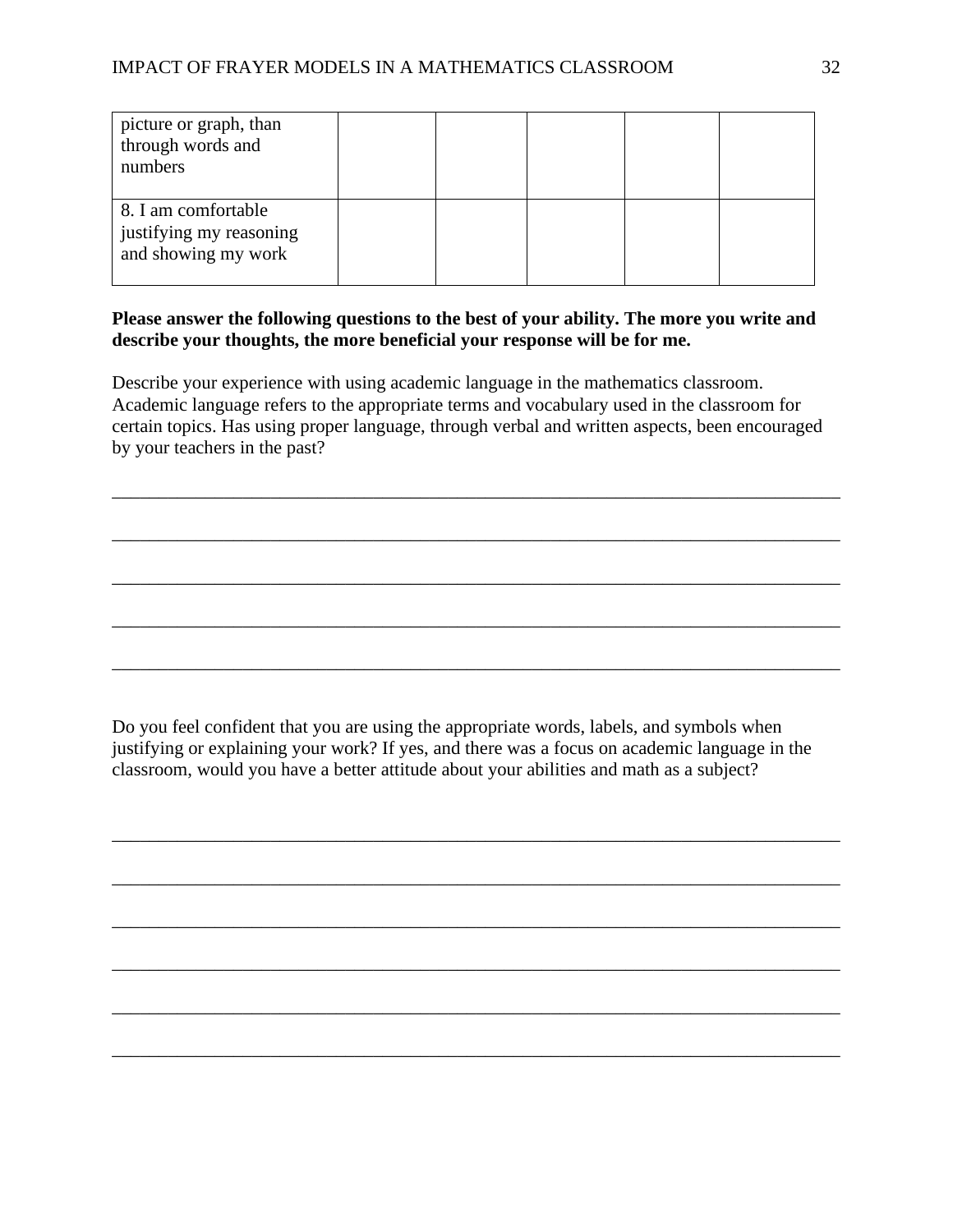# Appendix B

Selected Frayer Model

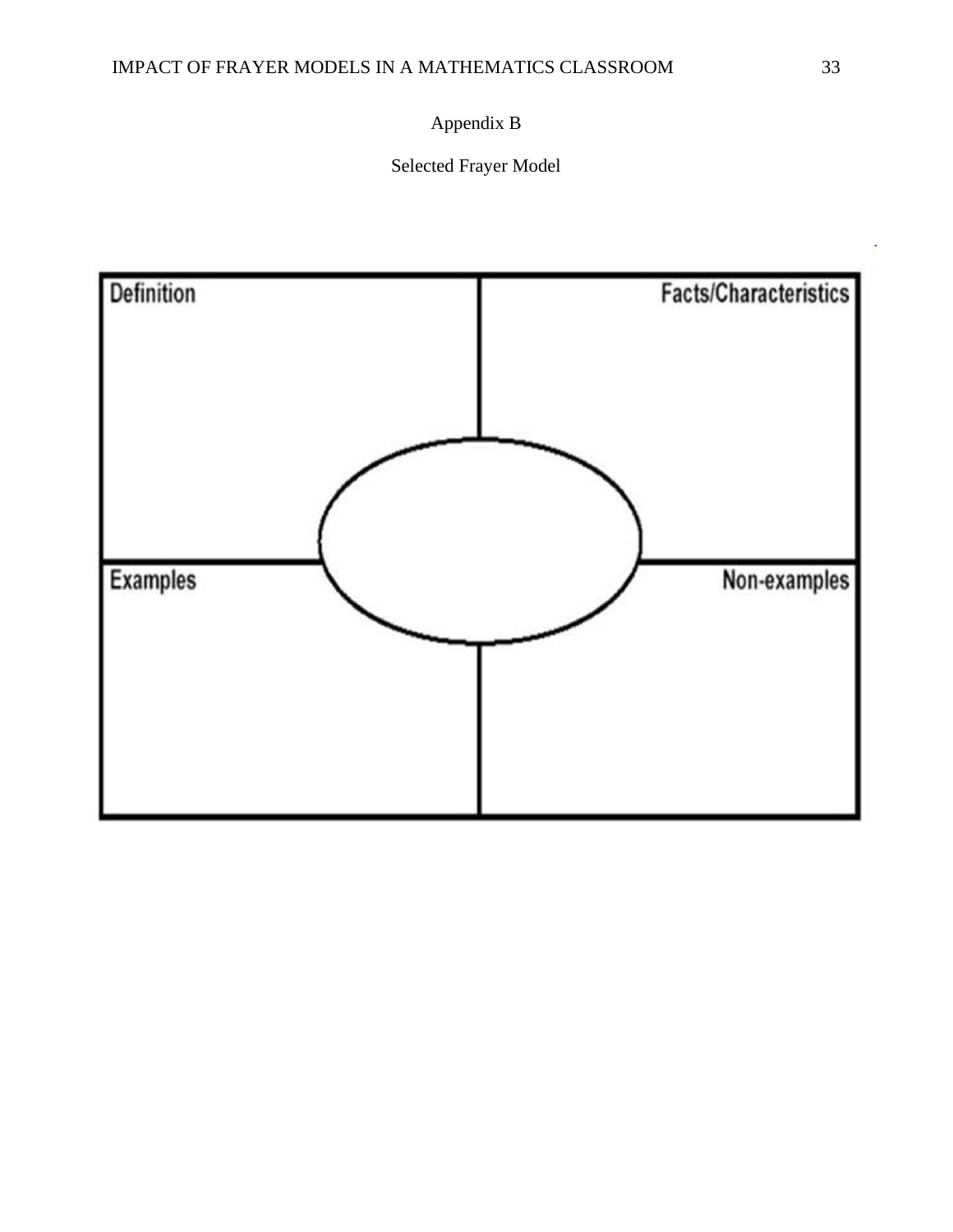# Appendix C

# Student Post-Survey

## **Attitudes Toward Mathematics Post-Survey:**

First letter of your first name: \_\_\_\_\_\_ Middle Initial: Last letter of your last name: \_\_\_\_\_ Month you were born in  $(1-12)$ : \_\_\_\_\_\_\_\_

Please respond to the following statements honestly. The following statements will be ranked from 1 to 5, with 1 being 'Strongly Disagree' and 5 being 'Strongly Agree.' Place an 'X' in the box that best represents you.

| Statement:                  | Strongly<br>Disagree | Disagree       | No strong<br>opinion | Agree | Strongly<br>Agree |
|-----------------------------|----------------------|----------------|----------------------|-------|-------------------|
|                             |                      | $\overline{2}$ | 3                    | 4     | 5                 |
| EXAMPLE: I love ice-        |                      |                |                      |       | $\mathbf{X}$      |
| cream                       |                      |                |                      |       |                   |
| 1. I love mathematics       |                      |                |                      |       |                   |
|                             |                      |                |                      |       |                   |
| 2. I am confident I can     |                      |                |                      |       |                   |
| learn mathematics           |                      |                |                      |       |                   |
|                             |                      |                |                      |       |                   |
|                             |                      |                |                      |       |                   |
| 3. When I think about       |                      |                |                      |       |                   |
| mathematics, I feel         |                      |                |                      |       |                   |
| nervous, anxious, or sick   |                      |                |                      |       |                   |
|                             |                      |                |                      |       |                   |
|                             |                      |                |                      |       |                   |
| 4. I enjoy solving problems |                      |                |                      |       |                   |
| and being challenged        |                      |                |                      |       |                   |
| 5. I understood the         |                      |                |                      |       |                   |
| mathematical language and   |                      |                |                      |       |                   |
| vocabulary used in class    |                      |                |                      |       |                   |
| better when there was a     |                      |                |                      |       |                   |
| focus on using formal       |                      |                |                      |       |                   |
| language                    |                      |                |                      |       |                   |
|                             |                      |                |                      |       |                   |
| 6. The symbols and terms    |                      |                |                      |       |                   |
| used in mathematics are     |                      |                |                      |       |                   |
| better understood when      |                      |                |                      |       |                   |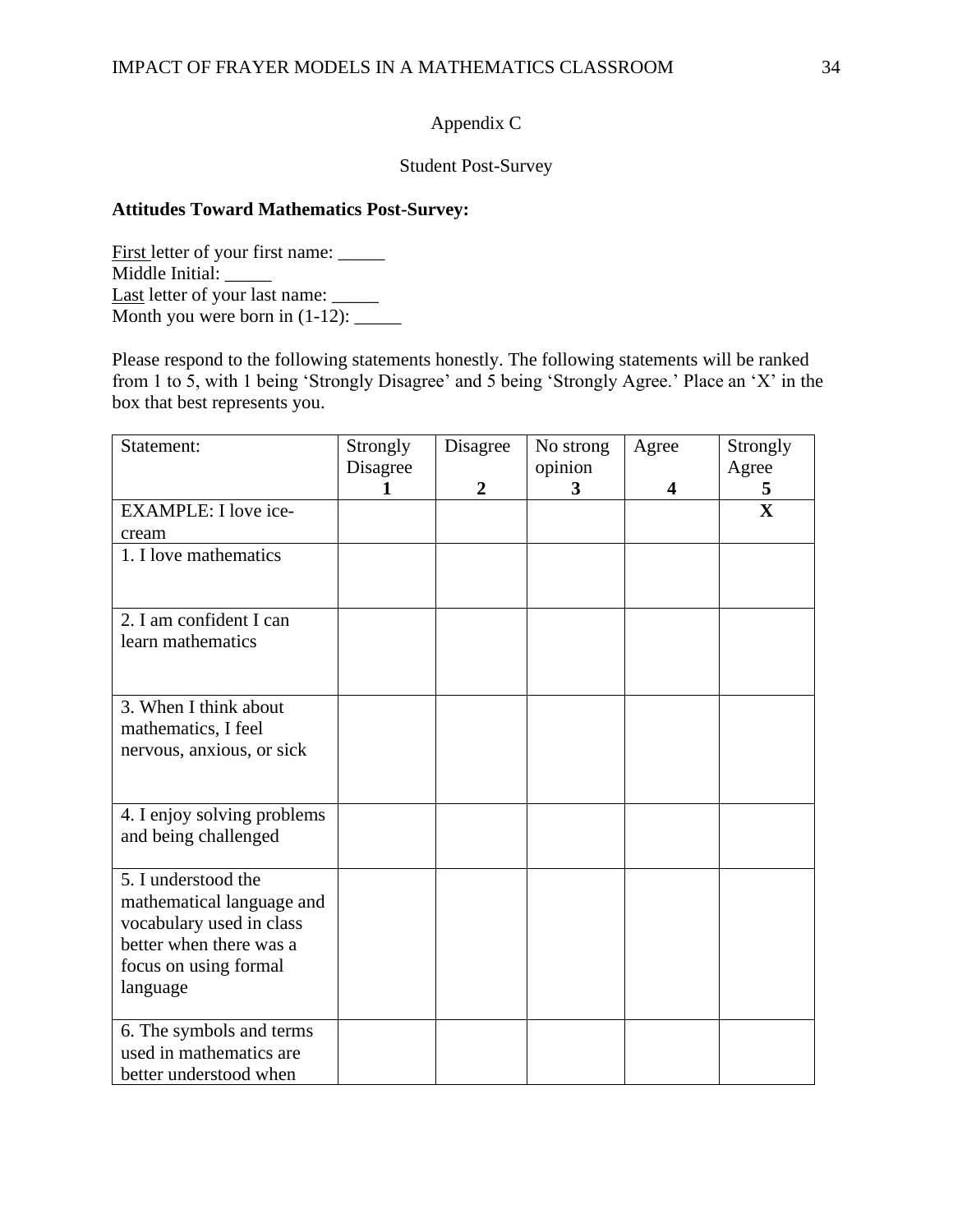| represented in an organizer,<br>like a Frayer Model                                                                 |  |  |  |
|---------------------------------------------------------------------------------------------------------------------|--|--|--|
| 7. I would rather represent<br>something visually, like a<br>picture or graph, than<br>through words and<br>numbers |  |  |  |
| 8. I am comfortable<br>justifying my reasoning<br>and showing my work                                               |  |  |  |

### **Please answer the following questions to the best of your ability. The more you write and describe your thoughts, the more beneficial your response will be for me.**

While learning about transformations, there were several vocabulary terms we were using when learning about each of the different transformations. There was a strong focus on formalizing your language and moving from informal ideas to more formal ideas. With your experience now, how has your perception of using academic language changed throughout the unit?

\_\_\_\_\_\_\_\_\_\_\_\_\_\_\_\_\_\_\_\_\_\_\_\_\_\_\_\_\_\_\_\_\_\_\_\_\_\_\_\_\_\_\_\_\_\_\_\_\_\_\_\_\_\_\_\_\_\_\_\_\_\_\_\_\_\_\_\_\_\_\_\_\_\_\_\_\_\_

\_\_\_\_\_\_\_\_\_\_\_\_\_\_\_\_\_\_\_\_\_\_\_\_\_\_\_\_\_\_\_\_\_\_\_\_\_\_\_\_\_\_\_\_\_\_\_\_\_\_\_\_\_\_\_\_\_\_\_\_\_\_\_\_\_\_\_\_\_\_\_\_\_\_\_\_\_\_

\_\_\_\_\_\_\_\_\_\_\_\_\_\_\_\_\_\_\_\_\_\_\_\_\_\_\_\_\_\_\_\_\_\_\_\_\_\_\_\_\_\_\_\_\_\_\_\_\_\_\_\_\_\_\_\_\_\_\_\_\_\_\_\_\_\_\_\_\_\_\_\_\_\_\_\_\_\_

\_\_\_\_\_\_\_\_\_\_\_\_\_\_\_\_\_\_\_\_\_\_\_\_\_\_\_\_\_\_\_\_\_\_\_\_\_\_\_\_\_\_\_\_\_\_\_\_\_\_\_\_\_\_\_\_\_\_\_\_\_\_\_\_\_\_\_\_\_\_\_\_\_\_\_\_\_\_

\_\_\_\_\_\_\_\_\_\_\_\_\_\_\_\_\_\_\_\_\_\_\_\_\_\_\_\_\_\_\_\_\_\_\_\_\_\_\_\_\_\_\_\_\_\_\_\_\_\_\_\_\_\_\_\_\_\_\_\_\_\_\_\_\_\_\_\_\_\_\_\_\_\_\_\_\_\_

\_\_\_\_\_\_\_\_\_\_\_\_\_\_\_\_\_\_\_\_\_\_\_\_\_\_\_\_\_\_\_\_\_\_\_\_\_\_\_\_\_\_\_\_\_\_\_\_\_\_\_\_\_\_\_\_\_\_\_\_\_\_\_\_\_\_\_\_\_\_\_\_\_\_\_\_\_\_

\_\_\_\_\_\_\_\_\_\_\_\_\_\_\_\_\_\_\_\_\_\_\_\_\_\_\_\_\_\_\_\_\_\_\_\_\_\_\_\_\_\_\_\_\_\_\_\_\_\_\_\_\_\_\_\_\_\_\_\_\_\_\_\_\_\_\_\_\_\_\_\_\_\_\_\_\_\_

\_\_\_\_\_\_\_\_\_\_\_\_\_\_\_\_\_\_\_\_\_\_\_\_\_\_\_\_\_\_\_\_\_\_\_\_\_\_\_\_\_\_\_\_\_\_\_\_\_\_\_\_\_\_\_\_\_\_\_\_\_\_\_\_\_\_\_\_\_\_\_\_\_\_\_\_\_\_

\_\_\_\_\_\_\_\_\_\_\_\_\_\_\_\_\_\_\_\_\_\_\_\_\_\_\_\_\_\_\_\_\_\_\_\_\_\_\_\_\_\_\_\_\_\_\_\_\_\_\_\_\_\_\_\_\_\_\_\_\_\_\_\_\_\_\_\_\_\_\_\_\_\_\_\_\_\_

\_\_\_\_\_\_\_\_\_\_\_\_\_\_\_\_\_\_\_\_\_\_\_\_\_\_\_\_\_\_\_\_\_\_\_\_\_\_\_\_\_\_\_\_\_\_\_\_\_\_\_\_\_\_\_\_\_\_\_\_\_\_\_\_\_\_\_\_\_\_\_\_\_\_\_\_\_\_

\_\_\_\_\_\_\_\_\_\_\_\_\_\_\_\_\_\_\_\_\_\_\_\_\_\_\_\_\_\_\_\_\_\_\_\_\_\_\_\_\_\_\_\_\_\_\_\_\_\_\_\_\_\_\_\_\_\_\_\_\_\_\_\_\_\_\_\_\_\_\_\_\_\_\_\_\_\_

Why is using appropriate language and symbols important?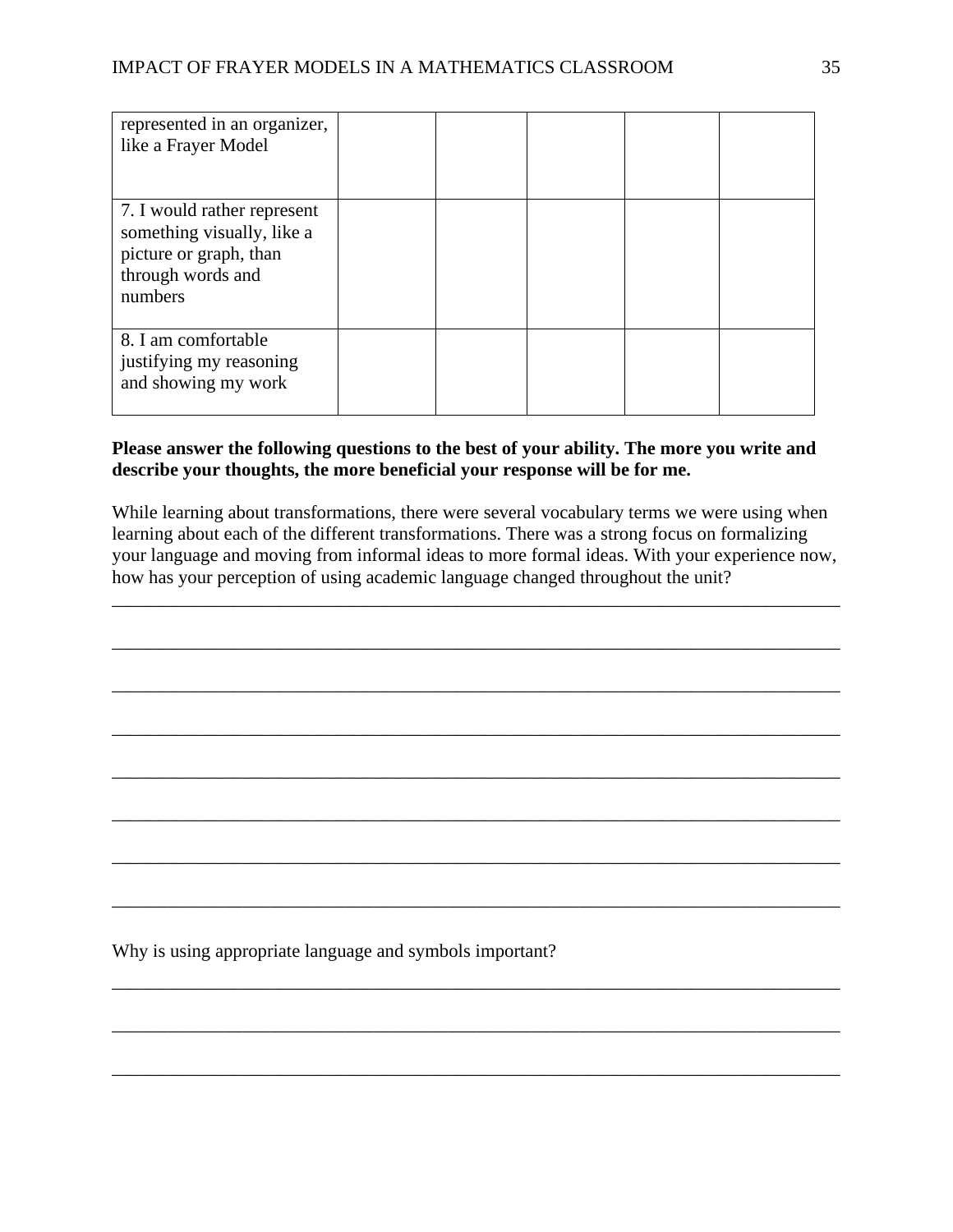Do you feel confident in your abilities to use the appropriate words, labels, and symbols when justifying or explaining your work? Explain why or how you feel confident.

Do you feel you have a better attitude about your abilities and math as a subject now that formal academic language was a focus in the classroom?